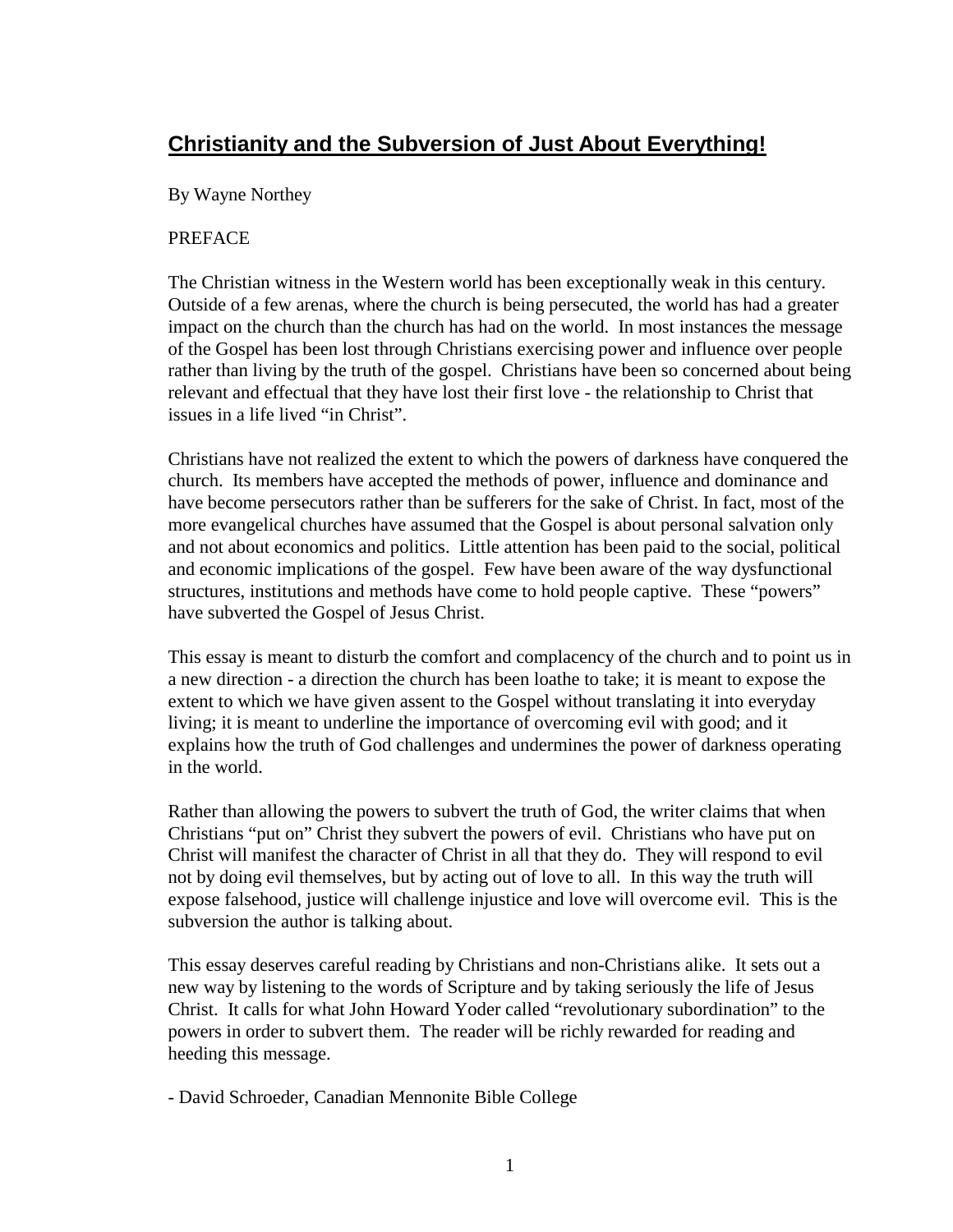#### **INTRODUCTION**

Sometimes in the study of Christian Scripture we see things in a new way to the point of being startled. So it was for me in developing this theme of Christianity as subversion. I am convinced that the overarching teaching of the New Testament regarding God's relationship with human beings and the creation involves the impact of subversion so sweeping, that one day, in God's place and time, the old order of things will pass away and God will make all things new! This will occur in one's personal, private and inward being, and in the entire social-political matrix in which we live out our days (Rev. 21:4  $\&$  5). Paul put it, "Therefore, if anyone is in Christ, he is a new creation [alternatively: there is a new creation]; the old has gone, the new has come! (II Cor. 5:17)".

I am especially indebted to Jacques Ellul for his paper entitled *Anarchism and Christianity* (1980), and to Vernard Eller for his book, *Christian Anarchy* (1987). Both supplied the term "anarchy" for this New Testament call to the subversion of just about everything: certainly of all principalities, powers, hierarchies, traditions, conventions, institutions, structures, governments and organizations, etc. All belong to the sick brokenness of this groaning world; all deny us freedom and keep us in slavish subservience.

## ORDERS OF CREATION

The text that all human righteousness is as filthy rags (Isaiah 64:6) and others influenced some Reformed thinkers to the doctrine of total human depravity. Conversely however, these same reformers maintained the belief that government, political authority, and control structures within society were somehow less depraved than individual humans. Hence the offices of government were respected by the reformers as part of what would later be identified as God's "Orders of Creation" (a term originating in the 19th century).

Even though persons in government office were seen as depraved and fallen humans, reformers carried a disposition to obey even "depraved" political leaders. They argued that the offices of state were ordained by God. The offices of state were respected even though persons within the office were believed to be depraved and sinful.

In God's economy the "orders of creation" doctrine implied that there were human governance systems and structures that were not (so) corrupted as were the humans running those systems. The totality of government was clearly less sinful than the sum of individual humans within it!

It is strange indeed that such theologians during the Reformation period believed the fallout from sin somehow left the orders of creation largely uncorrupted. It was as if the "groaning of creation" Paul mentions in Romans 8 did not include these orders; as if the "old order of things" in Rev. 21:4 was not a reference to all orders of creation; as if the new orders of creation in Christ did not radically subvert the old orders: i.e. government and human systems of corporate existence.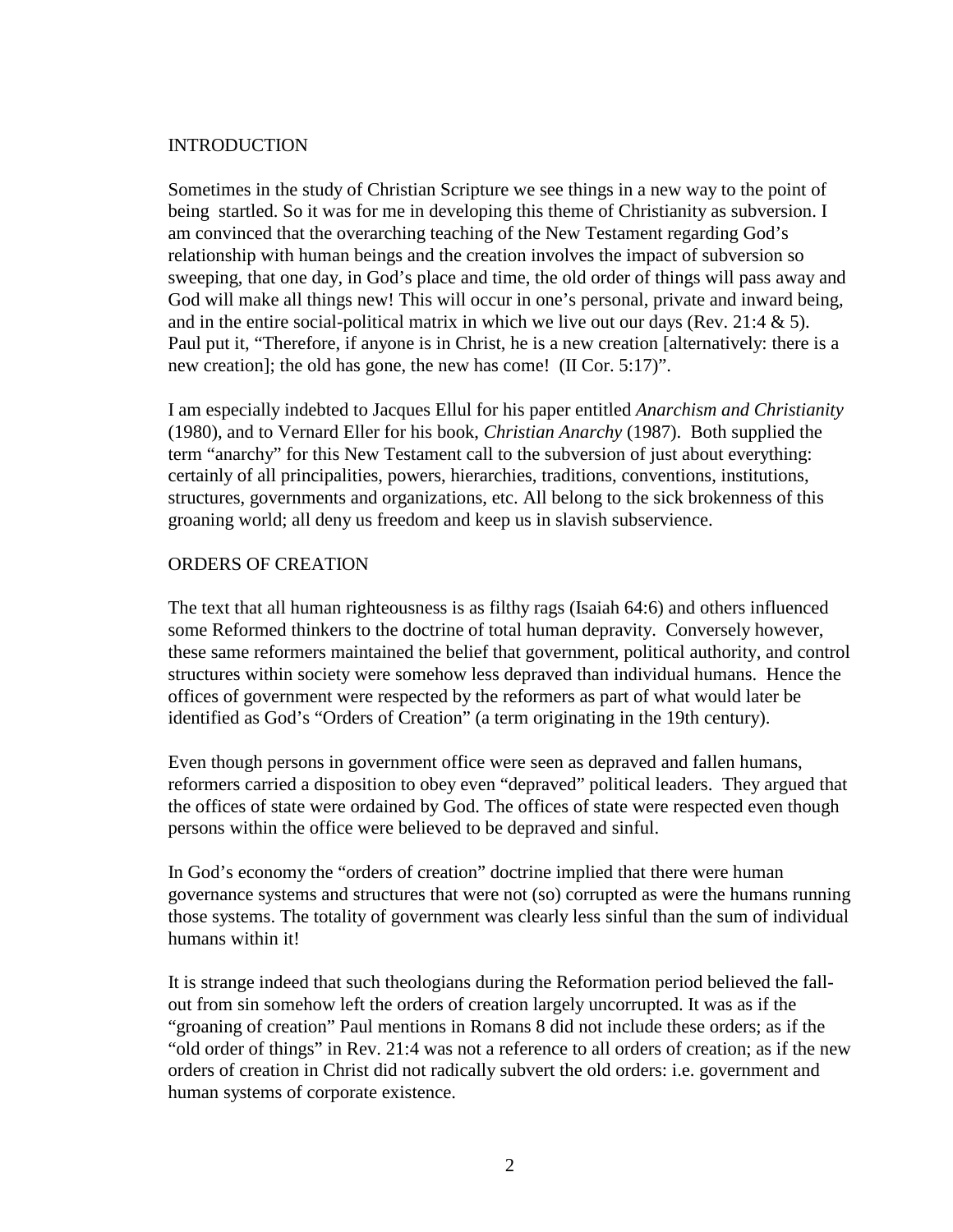## READING THE BIBLE FROM BELOW

I consider that the perspective from which one's theology is understood and expressed is central to reading the Bible with a "subversive" or a "nonsubversive" understanding. When Emperor Constantine declared Christianity to be a legal (ultimately state) religion in the early fourth century, cultural dominance enjoyed by Western Christians made it axiomatic that the state be seen as a legitimate "order of creation". If one reads the Bible "from below", i.e., from the position of the underdog, the idea of the Gospel as subversion is more readily grasped.

Lord Acton observed that *power corrupts, and absolute power corrupts absolutely*. This is a profound biblical insight. The closer the church is associated with levers of cultural/political structures, institutions, organizations, etc., the more likely there will be a "top-dog" theology of social ethics, and it follows there will be less commitment to conduct power according to the Sermon on the Mount. Since Constantine, "top dog" theology has tended to corrupt the biblical message. It is for this reason that Christians within historic denominational and established conventional traditions across the centuries have often missed perceiving the Gospel as subversion.

The Bible was written from the perspective of the "underside of history", an expression used by Jack Nelson (1980). The Bible was written on behalf of the underdog and the powerless. Christians who are unable to empathize, or identify with this underside view of things are therefore at a distinct disadvantage in correctly handling the word of truth (II Tim. 2:15). I suggest that a "top-dog" theological perspective in Western Christianity has seriously hamstrung biblical understandings of social ethics throughout all the dominant Christian traditions since Constantine.

Alistair Kee argues this at times abrasively (1982). John Yoder does so more gently in "The Constantinian Sources of Western Social Ethics" (1984).

### DOING GOOD AS THE SUBVERSION OF EVIL

The idea that God's Good News in Jesus Christ is about the subversion of just about everything rose for me after another look at Paul's teaching regarding the state. In the context of early, pre-Constantinian Christian understandings of the state as *Public Enemy Number One*, Paul called on believers to overcome that evil power, not with a show of revolutionary fervour, equally evil, but with good. Thus, taught Paul, the Gospel would totally subvert the evil of the Roman or any Empire/government.

This early Christian "good" response to evil, as Jean Lasserre points out (1974), was most likely a reflection of their understanding of the Ten Commandments, or Old Testament Law. Jesus sweepingly summarized this law as LOVE for God, neighbour, and enemy. Paul and other writers took up this theme, often dropping love for God because it was so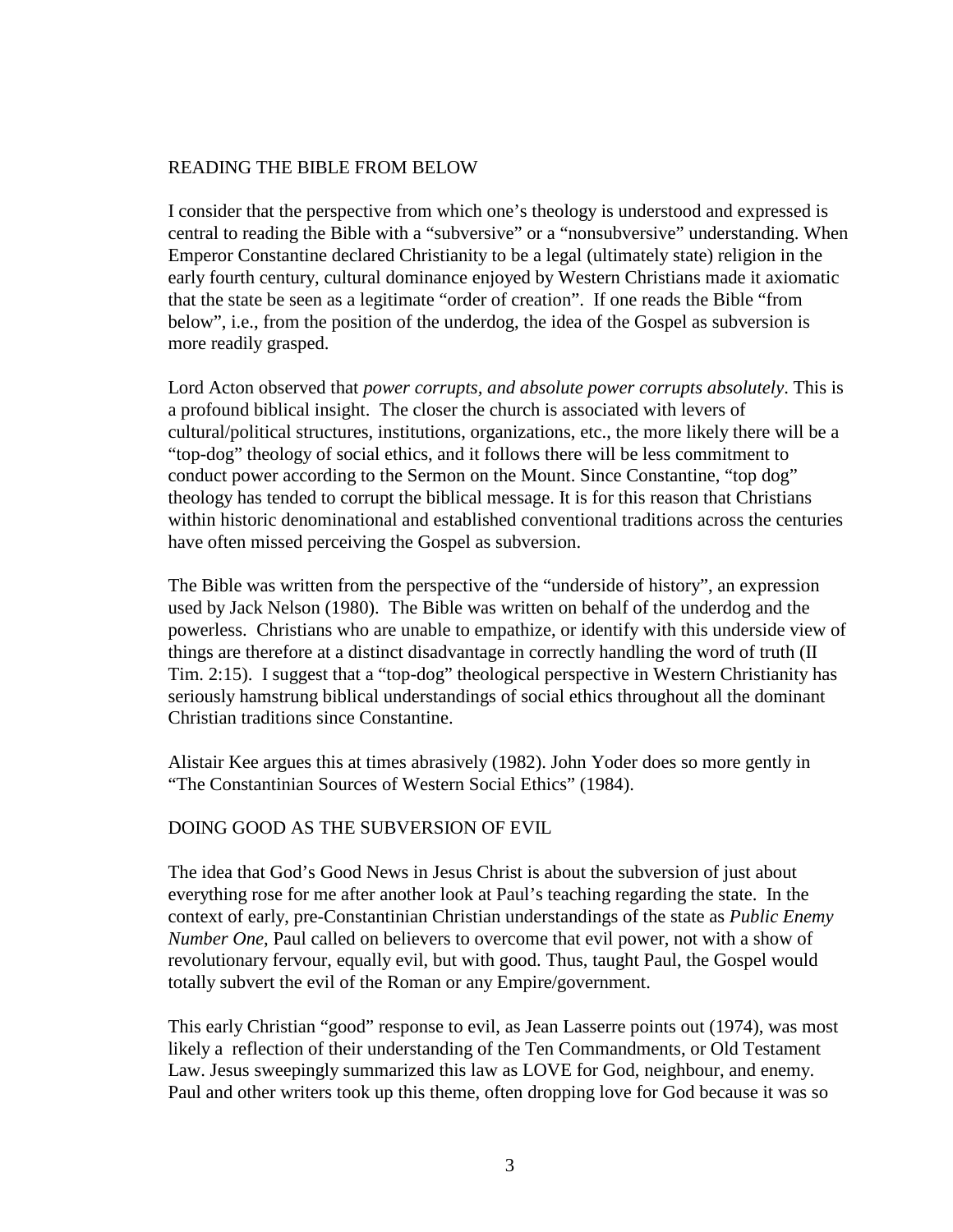obviously assumed. Paul's teaching accurately reflected the words and example of Jesus. Biblical writers stressed love for one's neighbor as fulfillment of the law. Love was the overarching theme of Paul's entire understanding of ethics in Romans 12 to 15. Christians who love intend no harm to neighbour, and overcome enmity by doing good, not evil.

As recorded in Romans 8:37, Paul exulted, that "... in all these things ...", things such as trouble, hardship, persecution, famine, nakedness, danger or sword, Christians are "more than conquerors". For him the source of evils over which Christians were more than conquerors was largely the Roman state. It was the state that "bore the sword" (Romans 13:4). Paul used the same words as in Romans 8:37, "overcoming evil", again in chapter 12.

Paul understood such conquering over evil in a manner that was a far cry from the revolutionary spirit of some early Christians. Influenced by the Jewish Zealots, they were ready to incite armed insurrection against the hated Roman state. To these Peter likewise wrote about the need for submission to the enemy-state . "If you suffer, it should not be as a murderer or thief or any other kind of criminal, or as a *revolutionist* (I Peter 4:15)."

To my awareness, the term "revolutionist" was never used in English translations of the Bible even though, I suggest, it accurately reflects the meaning Peter intended in the above text (Bauer, Arndt and Gingrich, 1957, p. 39). Certainly in the context of first century Christianity the term "revolutionist" was used to describe grievous crimes against the Roman state; something a Zealot, such as Barabbas, would be proud to commit. Paul taught that Christians are more than conquerors over angels and demons. He used the term "*archai*" translated "demons"; the same *archai* of whom Paul wrote in Titus 3:1. "Remind people to be subject to rulers [*archai*] and authorities, to be obedient, to be ready to do whatever is good". Both Peter and Paul, even as Jesus did, said NO to all revolutionary action against the state, and any other "fallen" powers under which Christians were obliged to exist.

There is consistent teaching by both New and Old Testament writers that all human powers and principalities belong to Satan's realm and that Christians overcome evil by doing good. It is God's will that by loving the enemy Christians overcome an oppressive state, an abusive parent, a misogynist male, an intolerant religionist, an overbearing master, etc. Jesus' teaching was submission to one's enemies, even when they do us evil, though as a means, not an end. Later I will show that Paul taught this most clearly in Romans 12 and 13.

## BEWARE WHEN CHRISTIANS GAIN POLITICAL POWER

In our Christian West often when Christians have gained political power, they have used it not to bless their enemies. In past and contemporary times the Western church has for instance blessed state-centred, harshly punitive justice systems, which often have employed torture and execution quite freely. (See Berman, 1983.) The church has avidly supported or even incited a call to arms in response to international conflict ever since Constantine. The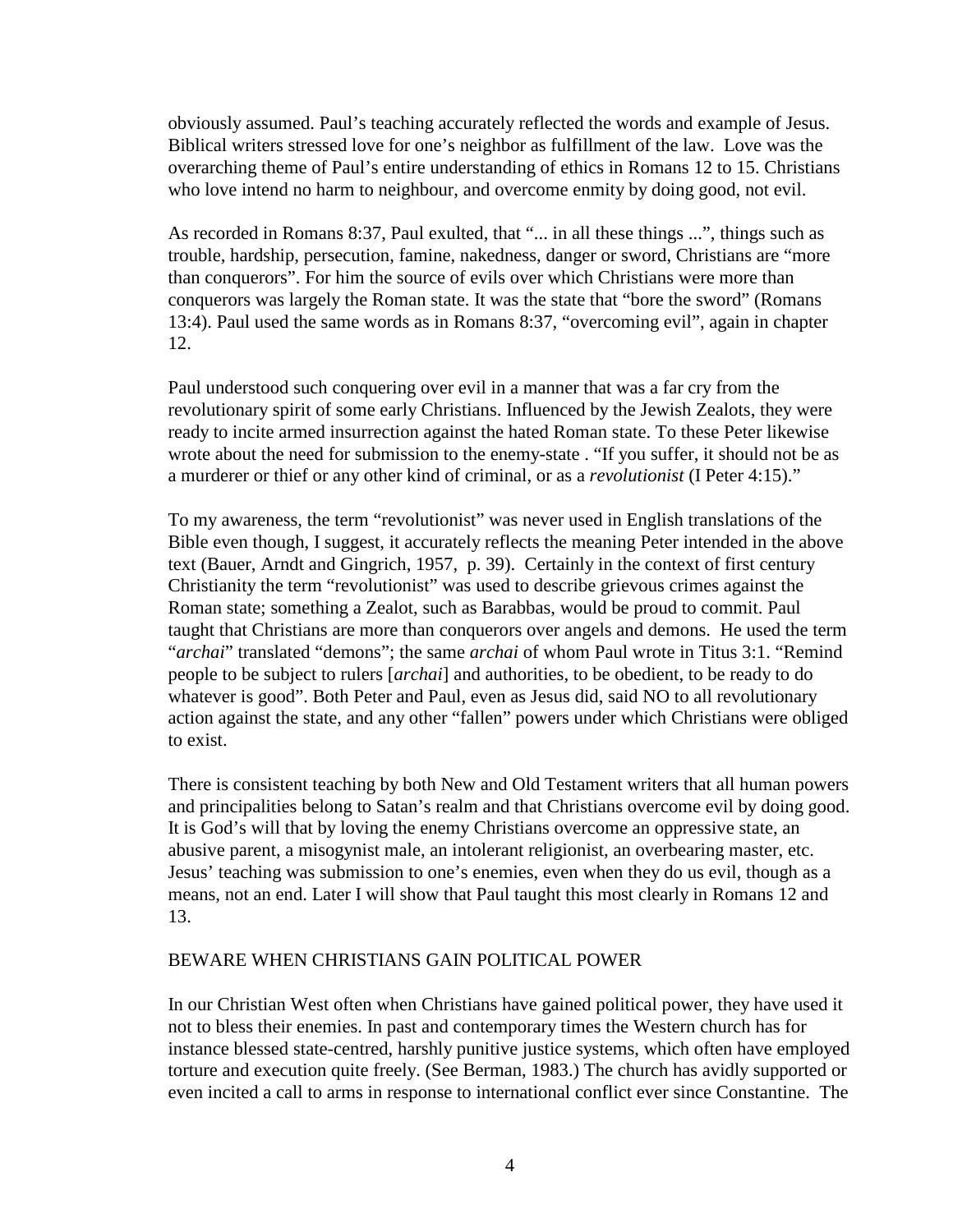great Protestant leader, Martin Luther, called on the German nobility to "smite, slay and kill" all rebellious peasants in response to an early 16th century uprising, claiming God's complete blessing, based on Romans 13. Thousands were slaughtered. Luther's views on the Jews were consonant with this, and in this sense he contributed to the evils of the Nazi Holocaust. Christian desire to exercise "power over" has not been the exception to the rule, but precisely the rule that has not readily known exceptions. Christians have throughout the centuries in our Western history been far better persecutors than sufferers.

In light of this we need once more to hear Paul saying that he considers present sufferings [at the hands of the state or other enemies] are not worth comparing with the glory that will be revealed in us (Romans 8:18).

# CHRISTIANS IN AN EVIL STATE: NONRETALIATION AND SUFFERING

Consider now the theme of suffering as a direct consequence of nonretaliation to one's enemies. The consistent call of Jesus was to follow him into suffering. God's communication with the newly converted Saul of Tarsus included the chilling words, "I will show him how much he must suffer for my name (Acts 9:16)." Later, Paul wrote: "... we are heirs - heirs of God and co-heirs with Christ, *if indeed we share in his sufferings....* (Romans 8:17)". Similarly Paul's litany of sufferings in II Cor. 11 abounds with references to enemy-inflicted pain and suffering.

Reference to suffering made by the New Testament writers is suffering caused by one's enemies. Enemies were the source of Christ's sufferings. But after the church emerged "top dog" in the West, in the early fourth century, Christians have "doggedly" pursued avoidance of suffering at the hands of their enemies. To the contrary, and up to the present, they have been willing to sacrifice and destroy enemies for perceived good, and they supported such actions by unbiblical notions of 'freedom'<sup>[1](#page-4-0)</sup>. Since then the church's consistent stance and action toward its enemies have been retaliation and counterpersecution. Retaliation is, after all, what one can do when in a position of power, authority, and influence. Powerful people lord it over enemies, regardless of Christ's teaching and example to the contrary.

Inflicting destruction on the enemy, so utterly contrary to the way of Christ and early church example, was first used against "pagans" in retaliation for pagan-incited state persecution of Christians. Then in ever-widening circles, the church encompassed all other enemies of the faith in its treatment of enemies. Violence against enemies eventually included Jews, Muslims, heretics, war-time enemies, criminals, Anabaptists, Huguenots, abortionists, secular humanists, communists and so on. The list is as endless as the casestudies are myriad.

Since the era of Constantine, the face-saving recourse of the church has been to reinterpret

<span id="page-4-0"></span><sup>1</sup> Lloyd Billingsley's book, *The Absence of Tyranny* (1986) produced by a reputable evangelical publisher (Multnomah Press), is a glaring example of unbiblical thinking about freedom passed off as Christian.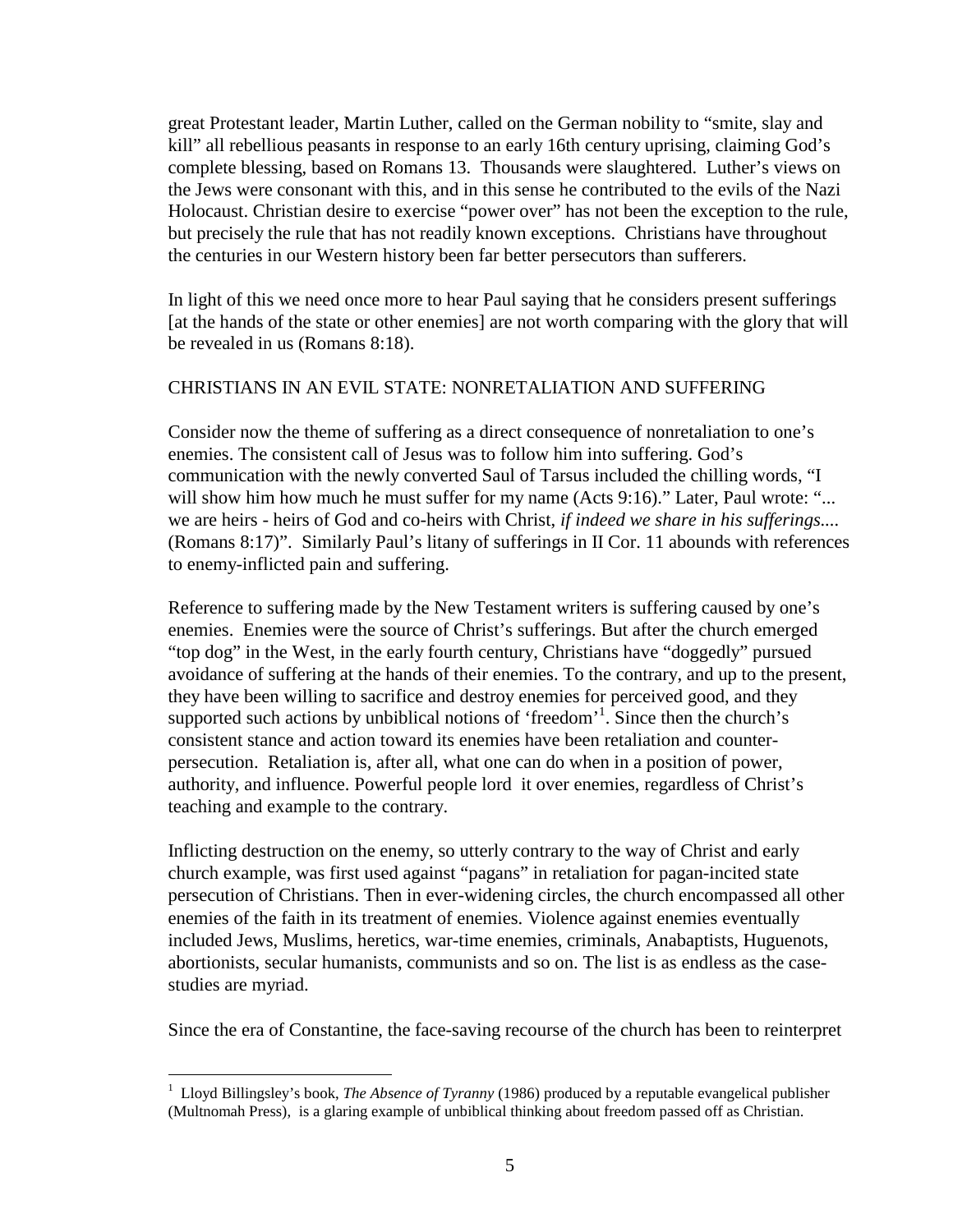Christ's teachings so that they appear to agree with this kind of malignant treatment of the enemy. Eventually this recourse included notions of a two-tiered system of morality. This may still prevent individual Christians from personal retaliation against an enemy, but it permits or even mandates the state to destroy the enemy through whatever violent means it deems appropriate. Alistair Kee (1982) points out that this represented an amazing reversal of all that Christ stood for. It lead to the triumph of an alien, anti-Christ ideology that became a normative response to enemies of state and church. Kee described it as a perversion of ethics, widely practised during hundreds of years of church history.

The church, in almost all its denominational manifestations, has simply "put on Emperor Constantine", instead of "putting on the Lord Jesus Christ (Rom. 13:14)." It has for many centuries strutted about in clothes alien to Jesus and the early Christians, and, illustrative of Hans Christian Andersen's *The Emperor's New Clothes* (1949), there has been only a minority dissenting voice crying out that the church has on the wrong clothes.

## SUBVERSION AS HOPE FOR CREATION

Hear Paul in Romans 8:18 - 25: "I consider that our present sufferings are not worth comparing with the glory that will be revealed in us. The creation waits in eager expectation for the sons of God to be revealed. For the creation was subjected to frustration, not by its own choice, but by the will of the one who subjected it, in hope that the creation itself will be liberated from its bondage to decay and brought into the glorious freedom of the children of God... We know that the whole creation has been groaning as in the pains of childbirth right up to the present time. Not only so, but we ourselves, who have the firstfruits of the Spirit, groan inwardly as we wait eagerly for our adoption as sons, the redemption of our bodies. For in this hope we were saved. But hope that is seen is no hope at all. Who hopes for what he already has? But if we hope for what we do not yet have, we wait for it patiently."

Notice that the grand theme of this passage, waiting and hoping, is the very antithesis of any form of acting out in retaliation to whatever evil Christians encounter. We are resolutely called to nonretaliation even though that appears as sheer passivity and folly. Paul declared nonretaliation to be "glorious freedom". He wrote that creation itself will be liberated from its bondage to decay and brought into the glorious freedom of the children of God.

These words of Paul form the key New Testament text for the doctrine that God's gospel is the subversion of just about everything. Paul used exactly the same language of such subversion in Romans 13. In the Romans 8 text, the grand enemy of all creation is "futility"; possibly with reference to the emptiness, void or chaos out of which God originally created all things. For the effect of sin has been to plummet us headlong toward undoing all God's good in creation.

Nonetheless observe how God subjected creation to this great, grand invidious evil or chaos and futility! Why did God subject his creation to malignant powers, principalities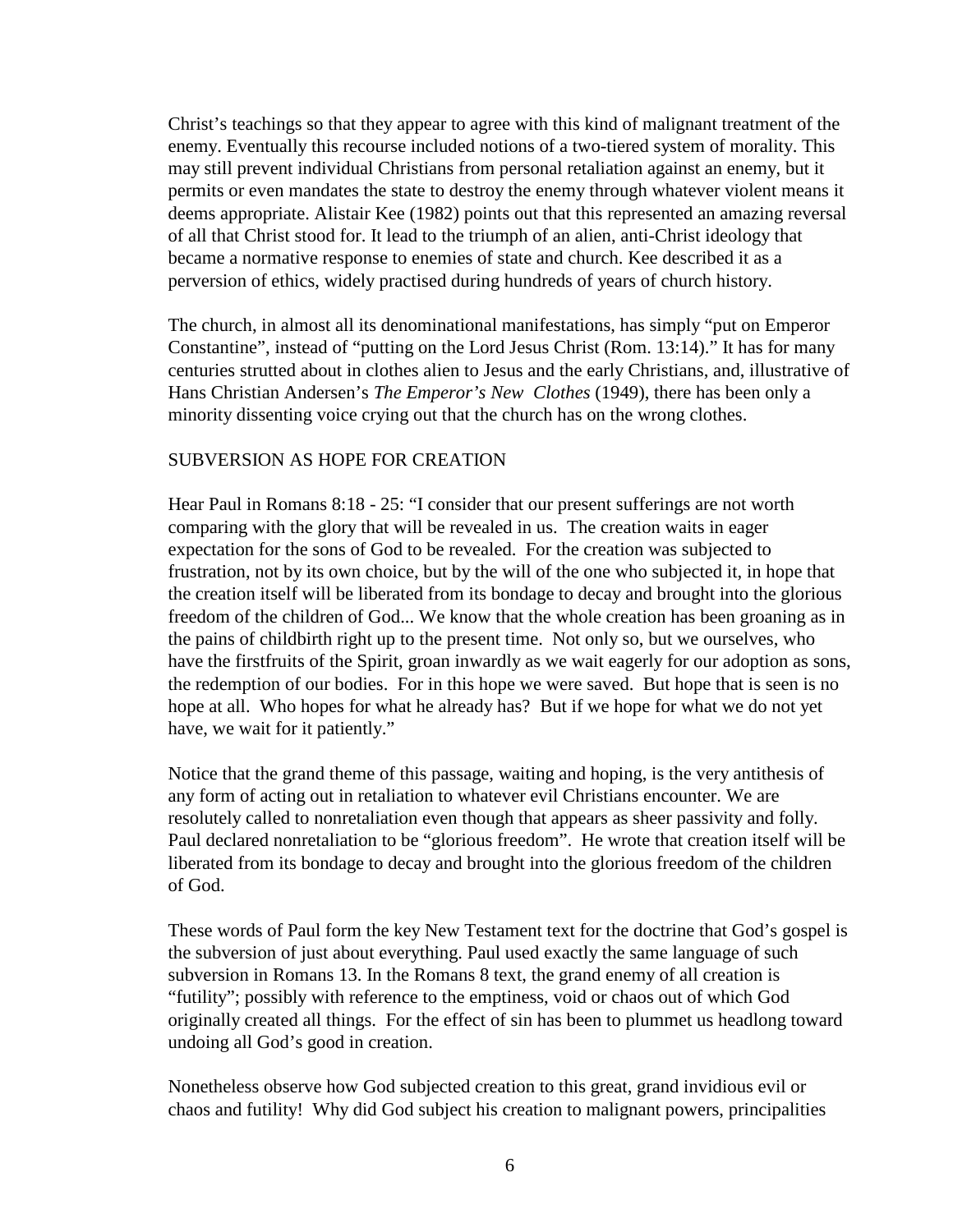and powers which hold sway over God's fallen creation, including all humanity and all orders of creation? The answer is: "...in hope that the creation itself will be liberated from its bondage to decay and brought into the glorious freedom of the children of God." The will of God, in history and in response to the overwhelming evil threatening his entire creation, is submission, precisely with a view to subversion, or liberation! His *modus operandi* throughout history (following Eller's cue (1980)) has been the resurrection.

Liberation is the corollary of subversion. One undermines to free; subverts to liberate. Submission *per se* is never the end of God's will. In fact, as an end it is utterly invidious to God's purposes. Submission is only the temporary means to the end. Brokenhearted love toward an enemy will one day overcome the enemy. It will do so either by the enemy's freely entering into the overcomer's circle of friends, or by the enemy's experiencing the consequence of wrath and judgment freely chosen. For love denied is ultimate wrath and destruction.

Whenever Paul is interpreted as conservative and *status quo* toward the social institutions of his day, his message of subversion is misunderstood or altogether missed. Means have been mistaken for ends. Paul wants to conserve precisely nothing of creation's "bondage to decay". He strenuously rejects buttressing the *status quo* of rotten social institutions and conventions, whether they be state-citizen, Jew-Greek, master-slave or male-female relationships.

God's grand movement and strategy in history has been and still is submission to the enemy. In the spirit of Jesus, God calls his people to turn the other cheek, give one's cloak if the tunic is taken, go the extra mile (Matt. 5:39 - 41), in hope that one day, by the mighty power of the resurrection, there will be glorious liberation of all God's good creation from bondage to the enemy. The Christian's hope rests in the resurrection power of Jesus that will one day gloriously reverse this terrible process of decay.

Jesus submitted to his enemies in a double sense; first, to his arch-enemy, the evil one, and second, to the Roman state. But in the process, he triumphed over them. He turned the other cheek to the Roman state without reviling and allowed his clothes to be stripped from his back without calling twelve legions of angels. He went the extra mile, carrying the cross to Golgotha, even when it meant certain death. Thus by abject submission he broke the power of the state, though not without being executed in the process.

Alas, when the early fourth century church triumphed over the state, it was a Pyrrhic victory. The church was seduced to employ the very means of obscene power consistently denied Christians by Jesus and Paul. Progressive secularization in the West of the state within the past four hundred years has broken the abominable relationship between church and state. In this sense, secularization has been God's gift to the world.

In the 16th century, Anabaptists (Radical Reformers) called for total separation of church and state. Mostly they defended this very revolutionary stance in a nonviolent, nonretaliatory way. They therefore effected the eventual enshrinement of that principle in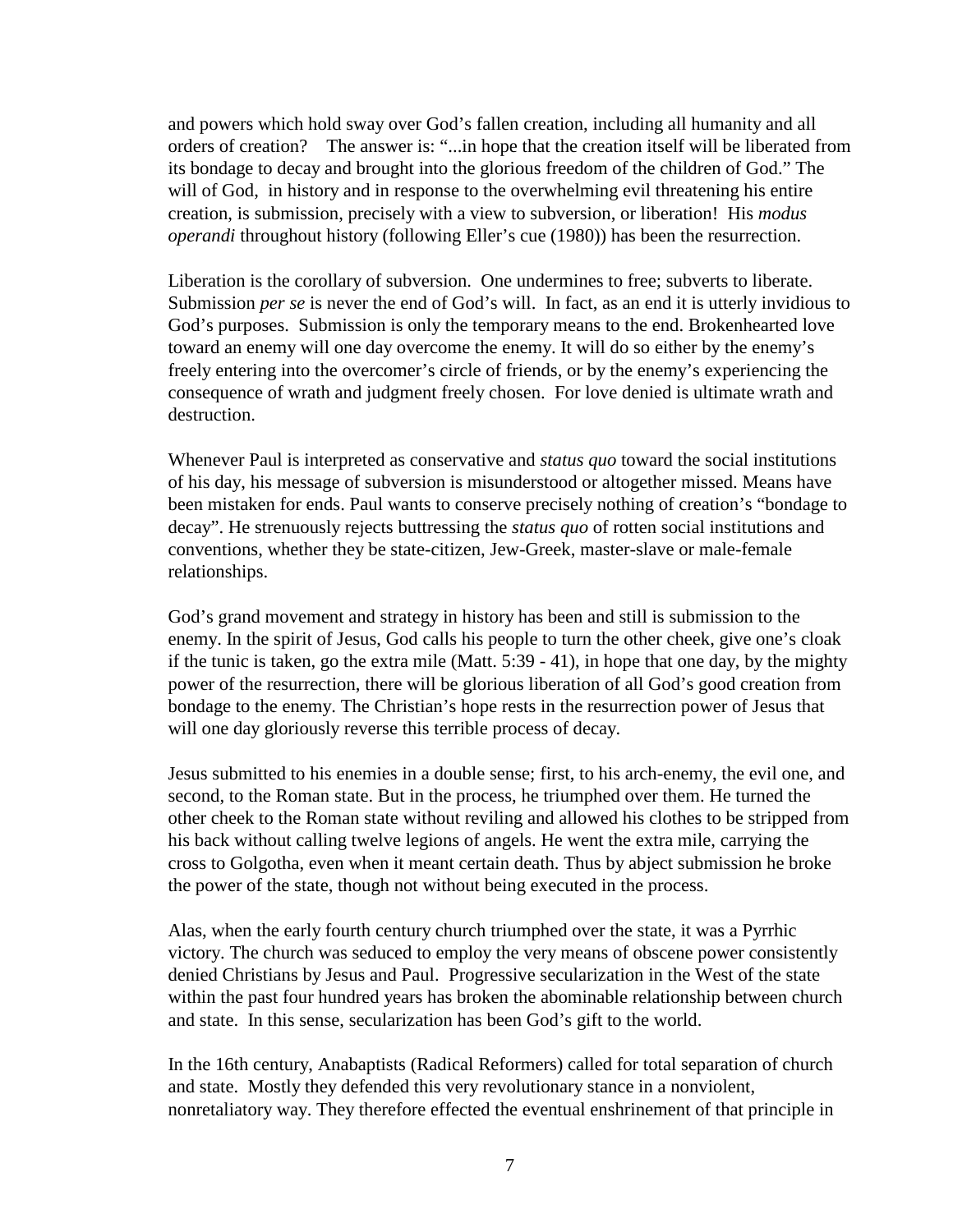theory at least, in Western civilization. Their action led to overcoming an evil which had haunted the church for centuries.

The one consistent and recurring stance of the writers of the New Testament is that the Gospel is a subversion that leads to liberation. Indeed the Christian continues to battle against personally besetting sins, such as lust, envy, anger, bitterness, etc., from which there is also the need for liberation. Paul supplies several exemplary lists. But the Christian's standpoint to demands for subservience to the numerous power-systems under which we live is rooted in Jesus' and Paul's response: liberation by subversion! Theirs was and is a most unconventional way of attaining such a goal. It was and is contrary to all common sense, and most common practice, given our common fallenness.

In this teaching may lie the nub of every revolutionary's quarrel with Jesus and Paul since the dawning of the Christian era. On first blush, both are mistakenly perceived to be profoundly a-political, *status quo* oriented and conservative. In no way did Jesus even hint at armed insurrection against one of the most unjust, repressive regimes of all history. On the contrary, he openly rejected the way of the Zealot. Marxists and certain liberation theologians alike are offended at that. Similarly, some feminists are disgusted with Paul's counsel of submission to patriarchy. And his views seem no better when he comments on parent/child relationships or slavery.

# GOD'S GOSPEL IS AN UPSIDE DOWN AFFAIR

Jesus' and Paul's counsel was that Christians not react with power plays, retaliation and threats toward the many enemies that hold them in bondage. Jesus' counsel of submission to one's enemy has consistently been derided and belittled as politically suicidal, disgustingly passive or as simply impractical in the real world in which everyone else lives. But that is precisely the marvel of "the upside-down kingdom", that Donald Kraybill argued for in his book by that title (1978).

Peter wrote, "The stone the builders rejected has become the capstone, and ... a stone that causes men to stumble; and a rock that makes them fall" (I Peter 2:7  $\&$  8). This Stone is Jesus the Christ! This resurrected living Christ, not an abstract Christ of mere dogma, calls us to radical conversion, to follow him in word and deed, as supremely demonstrated in relationship to neighbour and enemy. "As you come to him, the living Stone, rejected by men but chosen by God and precious to him, you also, like living stones, are being built into a spiritual house to be a holy priesthood, offering spiritual sacrifices acceptable to God through Jesus Christ (I Peter 2:4  $\&$  5)." The term "sacrifices" here is the same as the living "sacrifices" in Romans 12:1 - 2. Christians offer themselves to God sacrificially precisely so that they may, as Paul wrote in Romans 13:14, be clothed with the Lord Jesus Christ. Similar to what Paul wrote in Romans 12, Peter implied that Christians become "living stones". Notice that in our words and deeds we are to become clones, as it were, of that original Stone, Jesus Christ.

It is in the very same context of clothing ourselves with the Lord Jesus Christ that Peter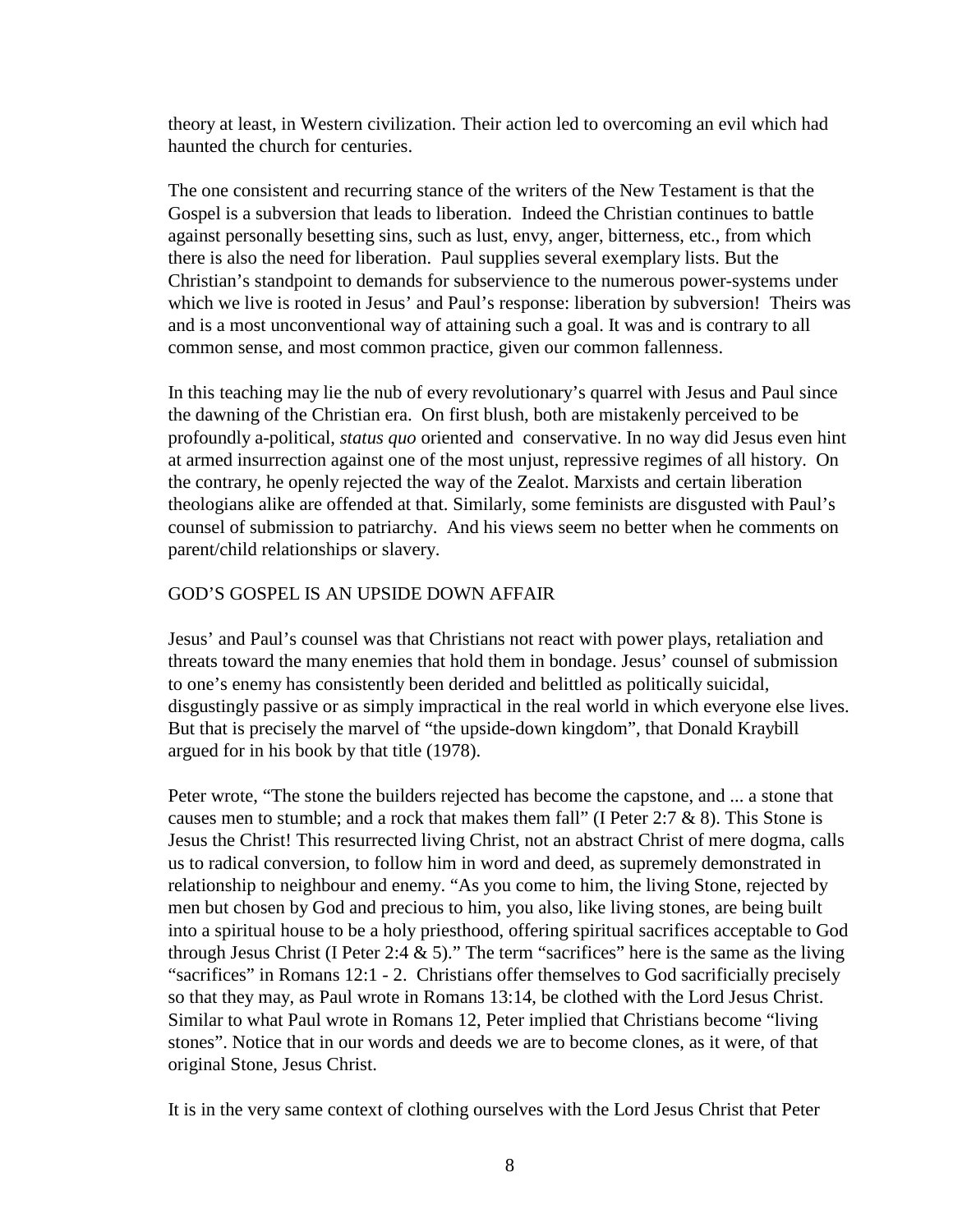moves on to discuss the Christian's response to the state, and he does so in terms similar to those used by Paul. After he calls for submission to the enemy, the state, he continues, "Live as free men, but do not use your freedom as a cover-up for evil; live as servants of God" (I Peter 2:16). Paraphrased, Peter is saying, yes be subversive toward the state, but not in anarchic insurrection (as "murderer, thief, criminal, *revolutionist*" - I Peter 4:15), for that would be overcoming evil with evil! Through submission the Christian is free from the power of the state, freedom is one's right as joint-heirs with Christ. Through nonretaliatory submission Jesus subverted every authority known to humanity. God alone has the right to absolute lordship over us. Evil shall not lord it over us, least of all the evil state!

Peter also discusses how Christian slaves should respond to their (evil) masters, and how Christian wives should respond to (domineering) husbands. It is all of a piece! New Testament writers called for love for and overcoming of the enemy through submission; through refusing any show of power-play, counter-force, or retaliation. All called for understanding of what suffering is and means at the hands of the enemy. "For it is commendable if a man bears up under the pain of unjust suffering because he is conscious of God.... To this you were called, because Christ suffered for you, leaving you an example, that you should follow in his steps. He committed no sin, and no deceit was found in his mouth. When they hurled their insults at him, he did not retaliate; when he suffered, he made no threats. Instead, he entrusted himself to him who judges justly (I Peter  $2:19 - 23$ )."

The implication is of course, that neither state nor master (nor counter-insurrectionists!) is capable of meting out anything remotely approaching God's way of justice. It is not for us to take into our hands, through any form of retaliation, the righting of wrongs and the enforcement of freedom! Biblical freedom is not "the absence of tyranny". Freedom is not obtained by attacking evil by every violent means known. For the Christian freedom means *not to* retaliate by resorting to violence. Revengeful retaliation cannot produce the freedom humanity seeks.

Freedom for Christians means to entrust ourselves to God and the ultimate power of the resurrection and love, whether or not we attain freedom from social and political tyranny in our lifetime. Jesus did not. In the litanous description of the suffering of the "cloud of witnesses" the writer of the book of Hebrews (11:39), says, "These were all commended for their faith, yet none of them received what had been promised*."* That is reminiscent of Paul's words, "But hope that is seen is no hope at all (Rom. 8:24)."

Freedom is God's will for Christians and the entire creation. God's way of achieving it is nonretaliation. The great flaw of retaliation is failure to recognize that the very taking up of violent means to establish freedom proves ironically to be only greater enslavement to the fallenness and futility of creation. To react with violence is a perpetuation of bondage to decay desperately in need of the glorious freedom of the children of God. Retaliation only spreads the fire of violence; it never douses it.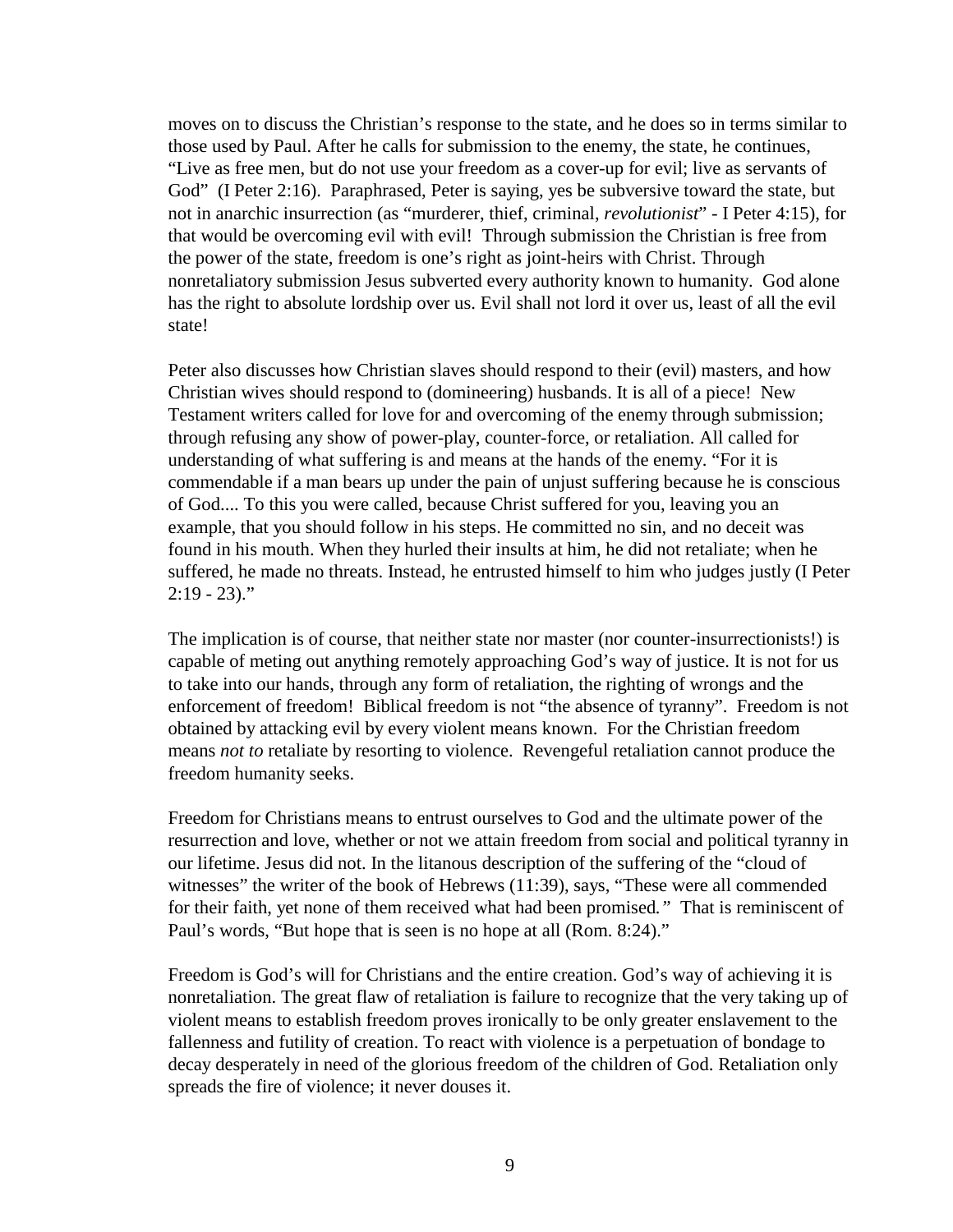Christians do not take revenge; but leave room for God's wrath. Paul quotes the Old Testament, "It is mine to avenge; I will repay (Romans 12:19)." Jesus, Peter, and Paul all counselled submission seen as nonretaliation to the enemy as a preliminary response leading to God's ultimate goal; the just overcoming of that enemy. It matters not if the enemy is the punitive state, the abusive spouse, the oppressive master, the intolerant religionist and so on. That is why true Christianity is the subversion of just about everything!

### "ENDUO": CLOTHED WITH JESUS CHRIST

There is a kind of code expression used by Paul on several occasions when dealing with the socially and politically entrenched evil structures of control. To accomplish the task of overcoming evil with good, Paul held that, through resurrection empowerment, it was possible to love the enemy until the death of the tyranny is realized<sup>[2](#page-9-0)</sup>! Such love is profoundly the biblical way of subversion. Paul's code expression is found in Romans 13:14: "Clothe yourselves with the Lord Jesus Christ." I take these words to mean that it is possible to be so immersed in the words and ways of Jesus in his response to the enemy, that we will respond to all our enemies in similar fashion.

I wish to examine more fully Paul's teachings in Romans 13:14, appearing in the context of relation to the state. In this text, as well as in some others, is an expression that rises from the Greek word *enduo*, meaning "to put on", "to clothe". But first a quick aside.

In Hans Christian Anderson's classic tale, *The Emperor's New Clothes* (1949), the Emperor discovered, following an outcry from his subjects, that his new clothes ostensibly made of fancy new material were indeed no clothes at all! "The Emperor felt very silly for he knew that the people were right but he thought, 'The procession has started and it must go on now!' So the Lords of the Bedchamber held their heads higher than ever and took greater trouble to pretend to hold up the train which wasn't there at all (1949, p. 44)."

Though Emperor Constantine was not the only person responsible, he best illustrates the great reversal of social ethics which occurred in his time, and has dominated ever since in Western Christianity. A whole new way for the church to exercise its mission in the world was begun. It was the way of political power and dominance. The state church that emerged became **unclothed** of the Lord Jesus Christ and the newly appointed "Lords of the Bedchamber" typified sycophantic or unsuspecting historians and theologians ever since. Whether Eusebius, Augustine, Calvin or Niebuhr, or countless others, all have, whatever else their otherwise grasp of biblical teaching may have been, pretended to discover in the Bible a social ethic which is not there.

<span id="page-9-0"></span> $2<sup>2</sup>$  The founder of Koinonia Farms, Clarence Jordan, tells the possibly apocryphal story of a senator who addresses President Lincoln at the time of the defeat of the South with the words: "Mr. Lincoln, we ought to move in now and utterly crush those Southerners!" To which Lincoln replies: "Mr. Senator, do we not also destroy our enemies by making them our friends?" That is profoundly the biblical way of subversion, as Romans 5 so beautifully lays out.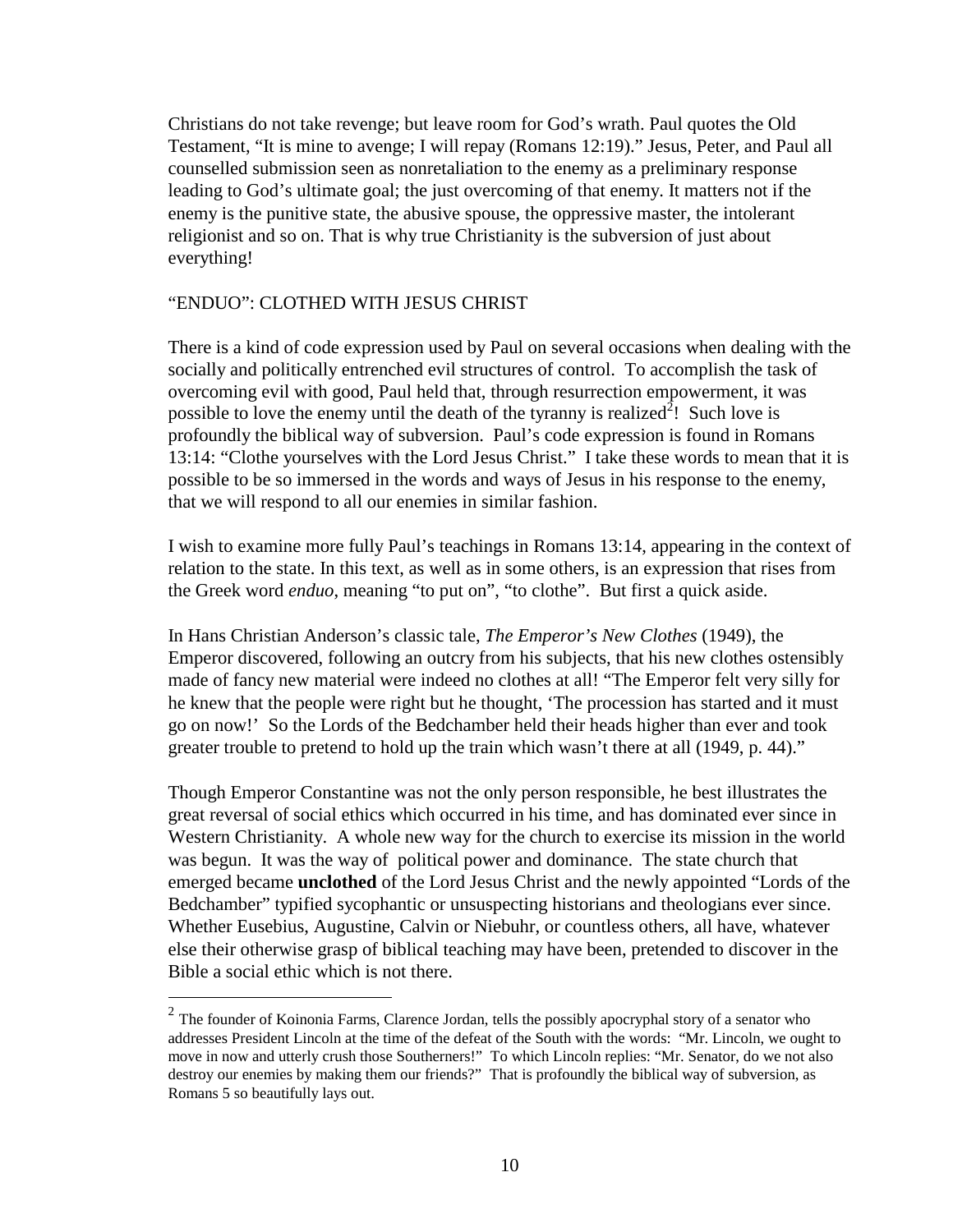John Yoder best comments on this by saying "...if *kenosis* [a reference to Phil. 2:1 - 11, meaning God's self-emptying in the Incarnation] is the shape of God's own self-sending, then any strategy of Lordship, like that of the kings of this world, is not only a strategic mistake likely to backfire but a denial of gospel substance, a denial which has failed even when it succeeded. What the churches accepted in the Constantinian shift is what Jesus had rejected, seizing godlikeness, moving *in hoc signo* [in this sign] from Golgatha to the battlefield. If this diagnosis is correct, then the cure is not to update the fourth-century mistake by adding another 'neo-' but to repent of the whole 'where it's at' style and to begin again with *kenosis* (1984, p. 145)."

In Romans 13:14, Paul's call for Christians to be clothed with the Lord Jesus Christ is immediately followed by the antithesis: "...do not think about how to gratify the desires of your sinful nature." In the context of his letter to Christians at Rome who had felt already the rising threat of imperial power<sup>[3](#page-10-0)</sup>, Paul's call to clothe oneself with Jesus Christ meant not to gratify the sinful nature through any kind of vengeful thoughts, or resort to revolutionary fervour, least of all to any notion of violent retaliation against Roman officials such as practised by the Zealots. Rather, as Paul put it only two verses earlier, Christians are to "... put aside the deeds of darkness and put on [*enduo*] the armour of light."

Jean Lasserre in *War and the Gospel* (1974) wrote that Paul's words in Eph. 6:10 - 18 should be seen as key to understanding the Christian's response to the state and all other power structures. To the Ephesians Paul said, "Put on [*enduo*] the full armour of God so that you can take your stand against the devil's schemes (v. 11)". In both the Romans and Ephesians passages Paul asks that Christians avoid gratifying the desires of the sinful nature, including all desire for revenge against one's enemy. Then he goes on, in verse 12 of Ephesians to say, "For our struggle is not against flesh and blood, but against the *rulers*, against the *authorities*, against the *powers* of this dark world and against the spiritual forces of evil in the heavenly realms." The terms are identical to those in Paul's discussion of the state in Rom. 13. This reflects a consistent biblical view that all states are in Satan's realm, and are subject to God's ultimate judgment. The state was indeed Public Enemy Number One to Christians in Paul's time, but his counsel to the Ephesian Christians was to put on the full armour of God. In Romans 13 his admonition was to put on the armour of light. In both cases Christians were told thereby to put on the Lord Jesus Christ, the only valid Armament, the only true Light of the world.

Why does one put on Christ? "Therefore put on the full armour of God, so that when the day of evil comes, you may be able to stand your ground, and after you have done everything, to stand. Stand firm then... (Eph. 6:13 & 14a)." The identical Greek term for "stand your ground" is used by Jesus in his admonition in Matt. 5:39: "Do not *resist* an evil person". So clearly Jesus' words as interpreted by Paul in no way represent counsel of

<span id="page-10-0"></span> $3$  Jews not long before the time of Paul's writing had been expelled from Rome by Emperor Claudius.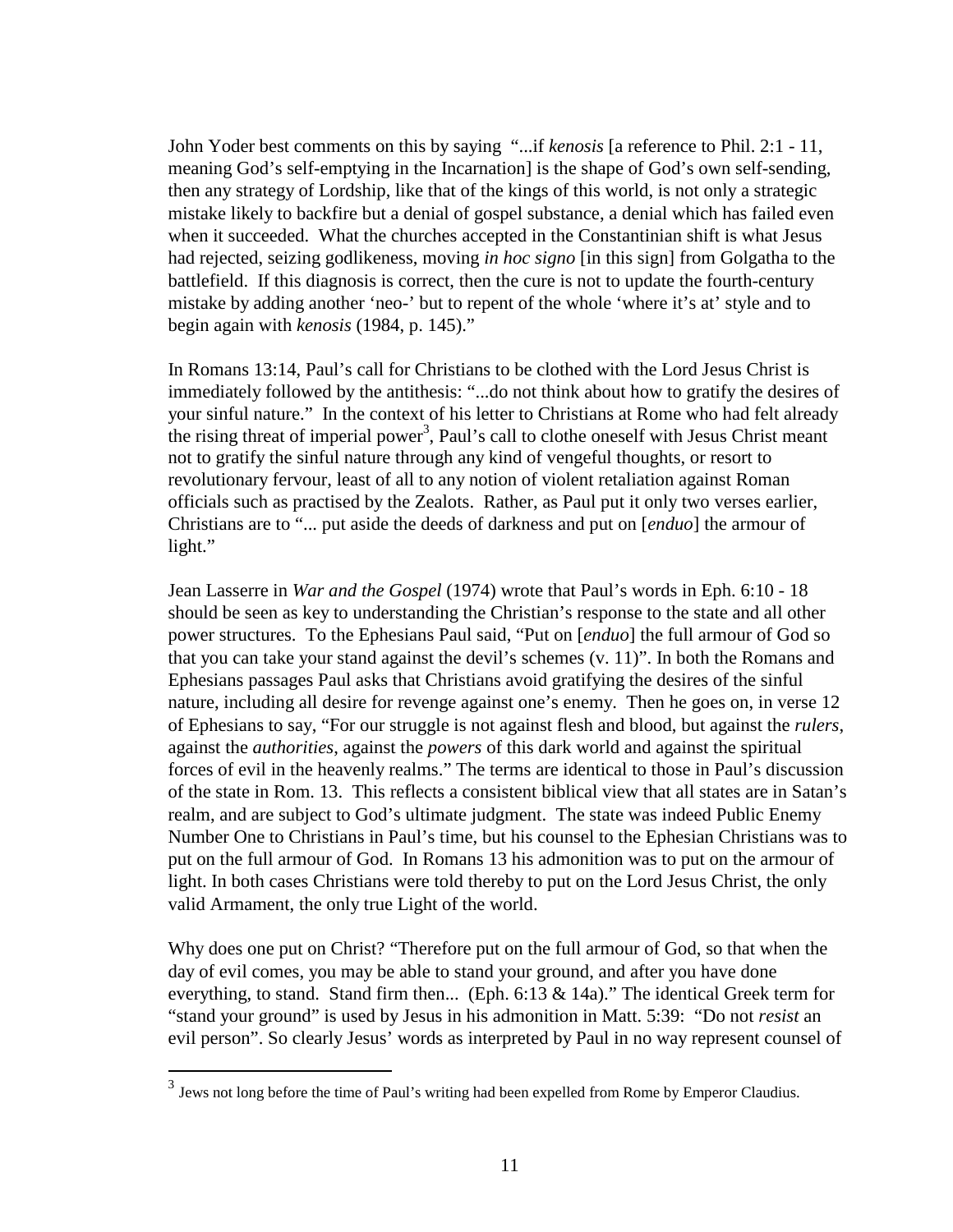mere passivity, or worse yet, sheer yielding defenselessly to evil.

Walter Wink demonstrates persuasively in his book *Violence and Nonviolence in South Africa: Jesus' Third Way* (1987), that Jesus' counsel was the refusal of any kind of "retaliation in kind." This is the New Testament meaning of "submission". Paul wrote that it was impossible to overcome evil with evil. All the pages of the New Testament rustle with the call that Christians are to overcome evil with good. Even so the Ephesians passage is fully consonant with the Romans 12 and 13 account to overcome the evil of the state with good. Both are consistent with Jesus' way and words. He called for submission to the enemy, not like a doormat, and certainly not as an end, but as a means of accomplishing the greatest good imaginable, namely, turning the enemy into a friend! To this end, we must bewilling to offer *limitless* forgiveness to our enemies, as Jesus taught in Matt. 18<sup>4</sup>.

# PAUL'S LETTERS AS SUBVERSION

In Galatians 3:26 - 29, Paul says, "You are all sons of God through faith in Christ Jesus, for all of you who were united with Christ in baptism have been clothed [*enduo*] with Christ. There is neither Jew nor Greek, slave nor free, male nor female, for you are all one in Christ Jesus...."

What astounding results from being clothed with Christ! All the old conventions, institutions, hatreds, and everything else belonging to the old *aeon* are done away! Paul may have limited his examples here in keeping with the classic rabbinical prayer he likely knew, which thanked God for not having been born a Gentile, slave, or woman! But the examples doubtless extend to all orders of creation and hierarchies caught up in radical sinfulness. Paul clearly will have none of them!

Religious intolerance, slavery, and patriarchy are all enemies of the Gospel of Jesus Christ. All these are entrenchments of cultural, societal norms and mores that the Gospel writers set out vigorously to subvert and overcome. In Paul's allusion to the "sons [and daughters] of God", one can hear echoes of "the glorious freedom of the children of God" already discussed in Romans 8. Over against all such social conventions, traditions, structures, institutions, norms, mores, etc., Paul's cry is, "It is for freedom that Christ has set us free. Stand firm, then, and do not let yourselves be burdened again by a yoke of slavery (Gal. 5:1)."

The immediate context of Paul's letter to the Galatian church was judaistic legalism which he so vehemently resisted throughout his letter. Doubtless his allusion to a "yoke of slavery" and to Christians' being "... enslaved by the basic principles of the world  $(4:3b)$ " was in keeping with the "bondage to slavery" of all creation in Romans 8. According to Paul, What God is about, in Christ Jesus, is nothing less than the complete subversion of

<span id="page-11-0"></span><sup>4</sup> An outstanding exegesis of that chapter, arguing this point well, is found in *Das Recht im Dienst der Versöhnung und des Friedens* (1972).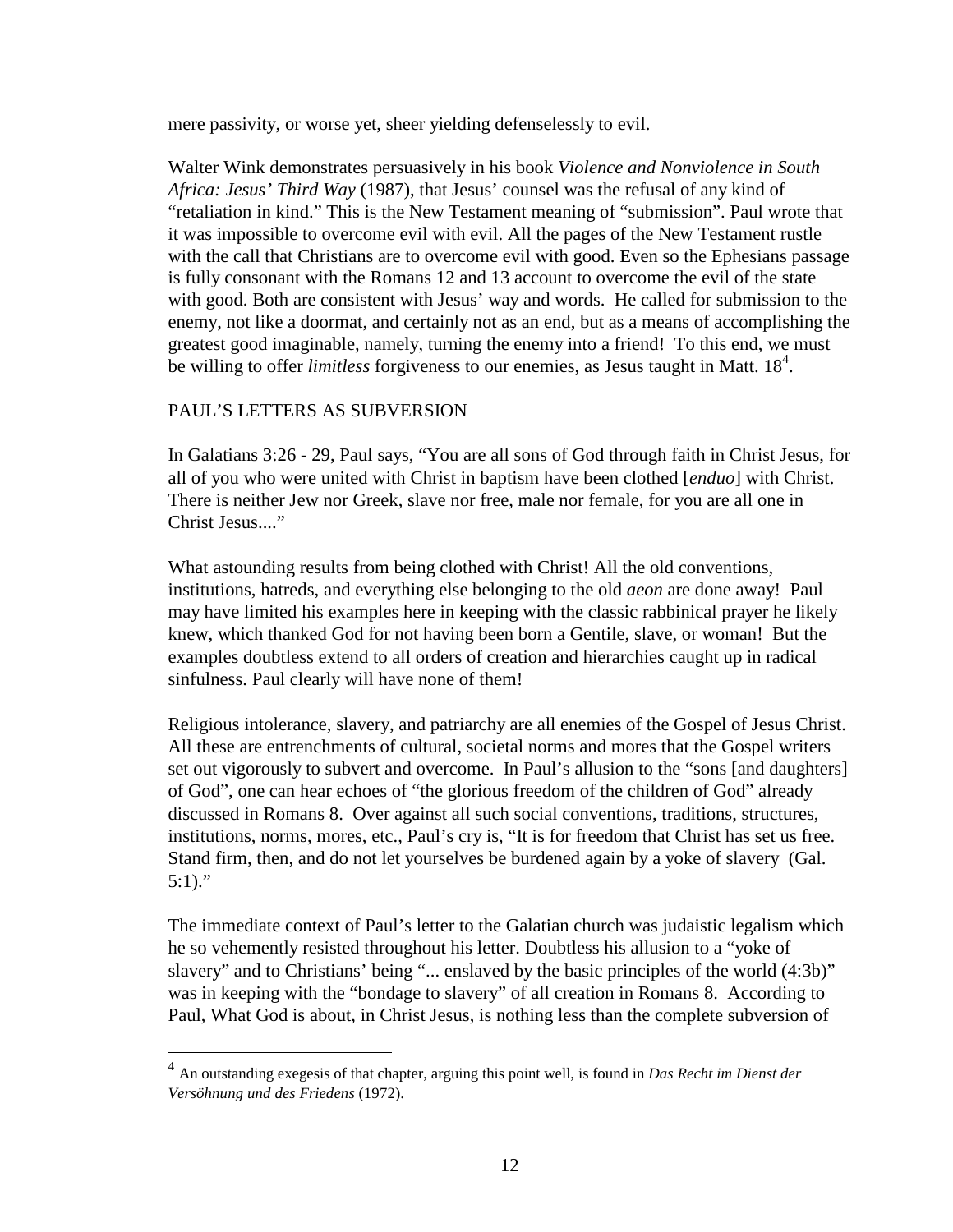all these elemental, longstanding and perverse ways of destructive relationships throughout history.

Writers of New Testament scriptures taught the complete subversion of all hierarchy, chain of command, or brutal authority legitimized by the church during medieval Christianity or any other era. To Paul, Peter and Jesus, hierarchy was as surely *anathema* as judaistic legalism. There is only one legitimate *archy*, namely the Kingdom of Jesus, over against which all other *archies* or *hierarchies* are illegitimate pretenders. In Jesus' kingdom, the way of all relationships was exemplified when Jesus took the servant role, and washed his disciples' feet.

In Ephesians 5:21 Paul admonished both male and female to be mutually submissive. While such submission among believers was an "end" called for by New Testament writers, unilateral submission (nonretaliation) was also a means to the end of overcoming the enemy with good. Peter especially encouraged this, saying, "... so that ... they [husbands] may be won over without talk by the behaviour of their wives... (1 Peter 3:1). "

Further as example of such submission, Paul advised Onesimus, a run-away slave who had become a believer, to return voluntarily to his owner Philemon, urging Philemon to welcome Onesimus "... no longer as a slave, but better than a slave, as a dear brother" (Philemon 16). On the surface this gesture appears to be have been a denial of the freedom which everyone created in God's image should rightfully have. In the long run however, Paul told both master and slave that mutual submission was the only "Charter of Freedom" guaranteed to free them both from that contextual enemy, the institution of slavery. In God's good time, or by the end of time, both would be free indeed. Paul counselled submission to the power of the state, knowing that one day, within or at the end of history, its power will be overcome. In chapter Ten of his book, *Christian Anarchy* Vernard Eller lays out delightfully the implications of this counsel. In it he ruminates "On Ways More than One of Skinning Cats or Accomplishing other Good Ends (1987, p. 237)".

Likewise Paul counselled children to submit to parents, knowing that, apart from the promise of Deut. 5:16, there was no other way to overcome abusive fathers who provoke their children to wrath. (Compare Eph. 6:4, and Col. 3:21).<sup>[5](#page-12-0)</sup>

The entrenchments of destructive relationships among fallen humanity can be found in all cultures and societies, and show up in myriads of hierarchies of abusive and oppressive power against others. Jesus described these as "lording it over others" (Matt. 20:25). Jesus taught and demonstrated the way of hope to overcome them all; not through violence and

<span id="page-12-0"></span> $<sup>5</sup>$  This of course raises troubling questions about domestic violence. The argument of this paper is:</sup> submission means refusal to retaliate in kind to be sure, but also to overcome the evil of child abuse, spousal abuse, elder abuse, etc., with good. How that is done is problematic in a culture that inflicts pain for pain inflicted so routinely that any intervention to stop abuse carries with it an inevitable sting against which this paper is arguing. Much more work needs to be done beyond the scope of this paper on how to overcome the evil of domestic violence in a nonretaliatory way.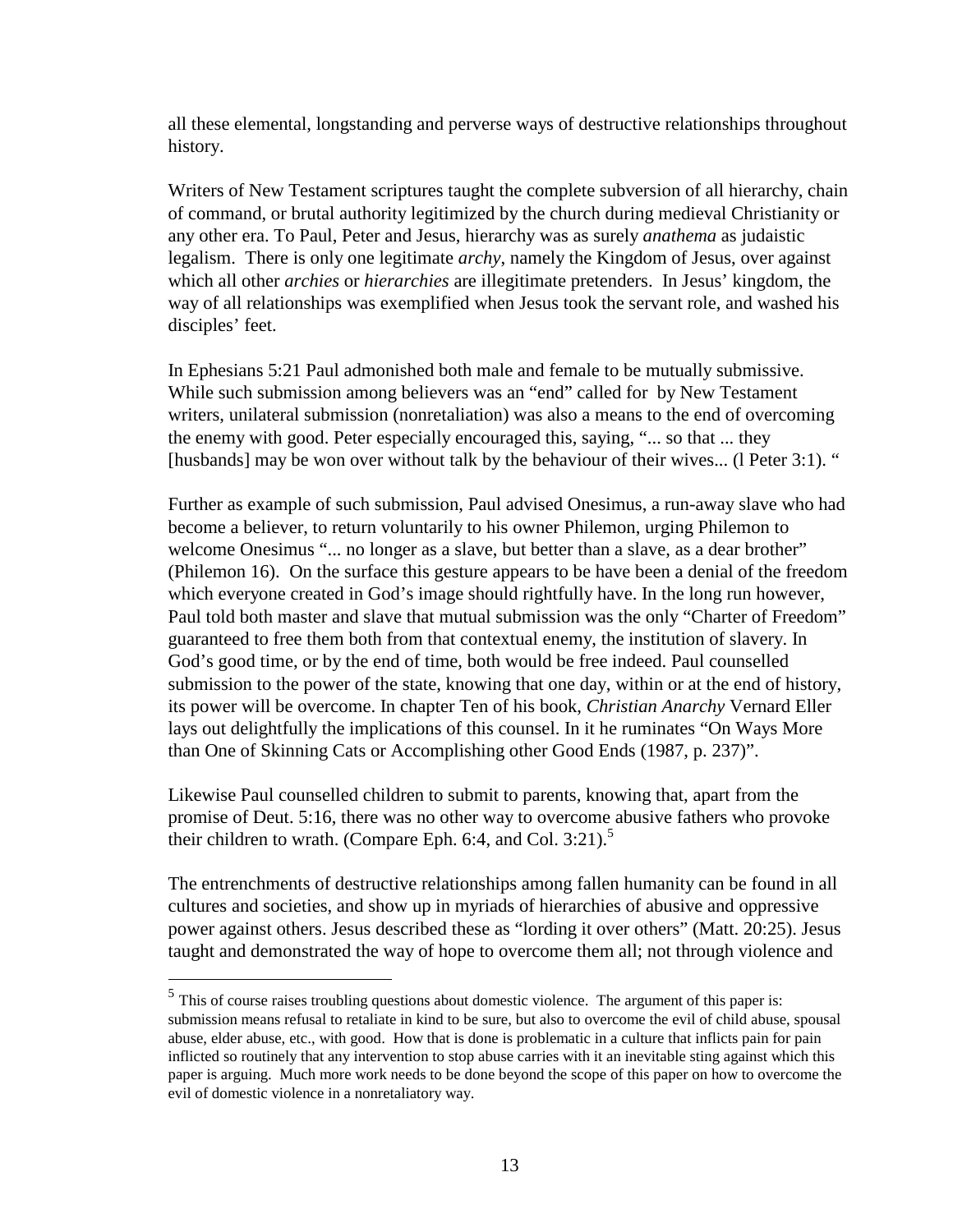retaliation, but love.

There is nothing in what Jesus taught that is even remotely a call to conservatism or the *status quo*! Jesus calls his people to love intensely the enemy, and so to become a survivor in an ultimate way. To overcome the enemy means one freely chooses to suffer the wrong rather than inflict suffering. To overcome evil with good is pursued even if the attempt is the way of suffering and death. Jesus exemplified this, responding to his immediate enemies at the crucifixion with "Father forgive them"! The same cry was heard from the lips of the first Christian martyrs (witnesses), and repeatedly down through the centuries. But it has often been muted or relegated to an inimitable counsel of perfection outside the *realpolitik* of life. The cry is unthinkable for the average Christian; it is at least so for the state in response to domestic or foreign enemies.

The Christian does not rise above the Master in this regard. There is no better way than Christ's way of resolutely loving the enemy and doing so in the sure hope of the resurrection! However the Christian church over the length of the Christian era has tended to think it could do better than Christ. Hence John Yoder asserts that the church failed even when it "succeeded" through use of "power over". The original Gospel of subversion by love became inverted into religious social power and tyranny, practised and promulgated by the church throughout most of the Western Christian era. This inversion remains, I suggest, a primary contributing factor to the great modern-day rejection of Christian faith in the West. It is similar in cultural impact to the idolatry of front-end "rationality" which has dominated Western culture since the Enlightenment (though is now being displaced by "post-modernism" at the end of the 20th century. $6$ )

Throughout most of church history, the "fruits" of Christianity appear to be directly opposite to its ideal of love! One writer, in examining contemporary manifestations of the evangelical movement said there is lots of faith, much hope, but *no charity* (Haiven, 1984)! Is this not perhaps why there is such a pressure on Christians to relativize the absoluteness and finality of the revelation in Christ? Christian mission has often presented an image of a triumphalistic Christ bent on destroying rather than liberating humanity and culture. Missionaries have too often employed the "military secret" of Hudson Taylor who preached the Gospel in the wake of British gun boats. There appears to be profound truth in seeing the church's violence as one reason for the great rejection of Christian faith within Western culture which the church so profoundly shaped and nurtured. Christ rejected violent scapegoating but the Western church has been a prime instigator or supporter of scapegoating throughout Western history.

<span id="page-13-0"></span> $<sup>6</sup>$  A philosophical rule of thumb is: The reigning worldview of today becomes inevitably the myth of</sup> tomorrow. Lesslie Newbigin in *Foolishness to the Greeks* (1986), argues persuasively against the so-called "modernism" of the Enlightenment. René Girard, Gil Bailie, James Alison and others, mentioned in the NOTE at the essay's end, deal with the Gospel's revolutionary demythologizing power from a literary and anthropological perspective. A similar book to Newbigin's needs to be written entitled, *A Stumbling Block to the Powerful*, that would present the case for the nonviolent way of the cross against all legitimations of resort to violence and scapegoating. Both titles arise from Paul in I Cor. 1:18ff.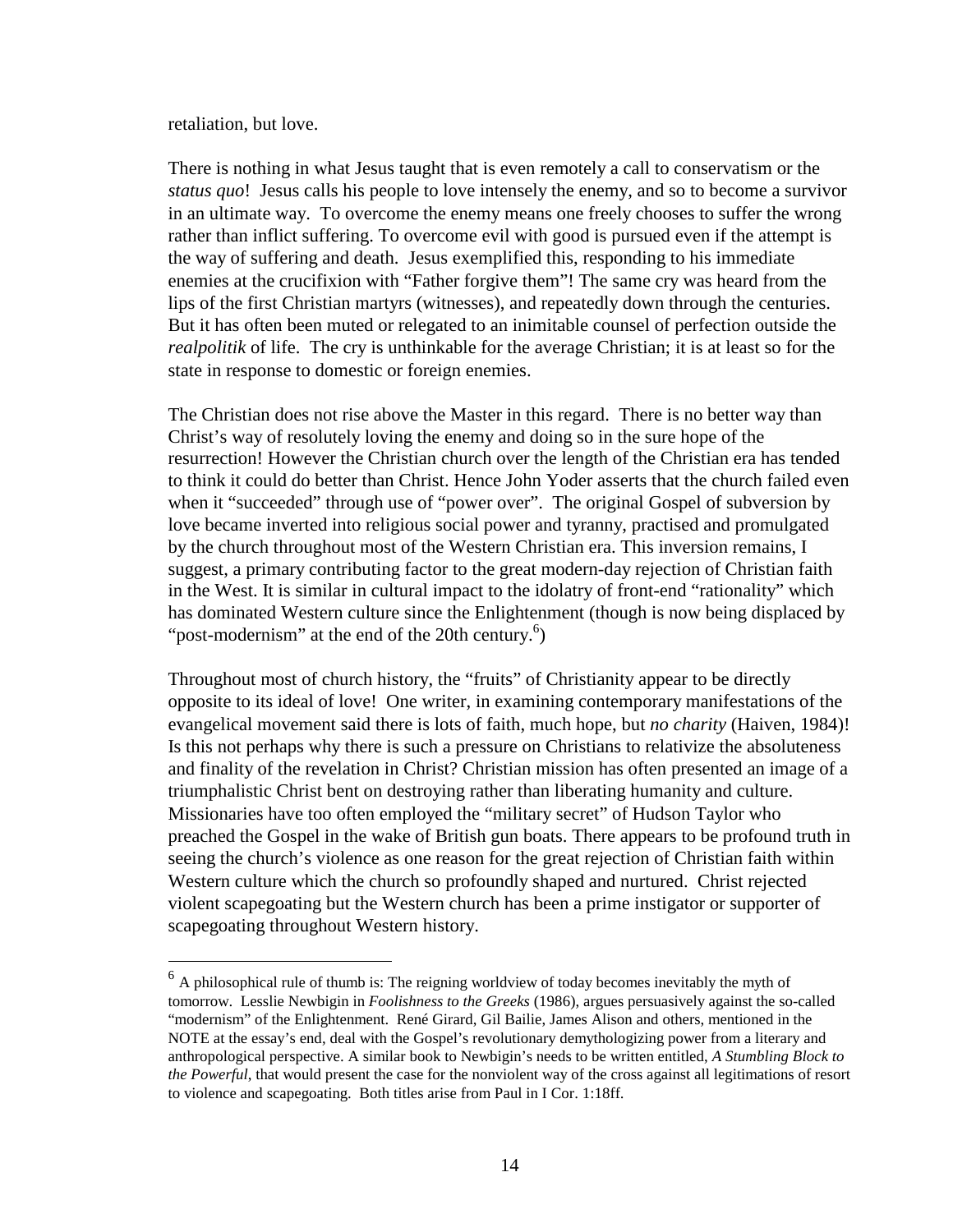The uniqueness of Christian truth rightly stands against culturally driven pressures to privatize and relativize Christ's saving work. This applies also to the social and political application of Christ's saving power. The tendency has been to allow Christian social ethics to become clothed in that which was contrary to the way of Christ; as contrary as any notion that there can be any other Light of the world than Jesus, or any other Way to God, than ultimately through Christ.

The entire third chapter of Paul's letter to the Colossian church rings with the same need to be clothed with Christ to overcome the old ways of relationships. In verses nine and ten Paul wrote, "... you have taken off the old self with its practices and have put on [*enduo*] the new self...." This, said Paul, resulted in "putting to death" (v. 5) all manner of personal sins: sexual immorality, impurity, lust, evil desires and greed, etc. All represented idolatry, i.e., bondage to the old orders of creation. Paul then continued with another list of old orders equally subverted by clothing oneself with Christ: "Here there is no Greek or Jew, circumcised or uncircumcised, barbarian, Scythian, slave or free, but Christ is all, and is in all. Therefore, as God's chosen people, holy and dearly loved, clothe yourselves [*enduo*] with compassion, kindness, humility, gentleness and patience.... And over all these virtues put on [*enduo*] love, which binds them all together in perfect unity (11, 12 & 14)."

According to Paul the language of submission also applied to all relationships so that wives, children, and slaves were encouraged to submit to abusive, domineering, oppressive, ways of being treated. They were advised to submit even though they were created in God's image. On the other hand Christian husbands were told not to be harsh with their wives and Christian fathers were not to provoke their children to wrath. We know from Philemon that Christian masters were to treat slaves as brothers. All this was urged precisely in the hope of ridding oneself of whatever belongs to the "earth". It was thus possible to subvert all fallen relationships, and move toward the new kingdom reality of the "glorious freedom of the children of God".

There is one further statement made by Paul to consider, Phil. 2:1 - 11. This was likely an early Christian hymn. In verse 8 Paul wrote, "*...* [Jesus] humbled himself and became obedient to death even death on a cross!" This is the language of submission, this time to the "last enemy" (I Cor. 15:26). Again the model of freedom by submission emerges. Submission to death is the means for a complete reversal of death to life.

Paul here repeats his death-resurrection message as in I Cor. 15:26 & 27, "For he [Jesus] must reign until God has put all his enemies under his feet. The last enemy to be destroyed is death. For he 'has put everything under his feet'." This "everything" includes "all dominion, authority and power" (v. 24) - the precise language of the state. So we read again in Phil. 2:9 - 11: "Therefore God exalted him to the highest place and gave him the name that is above every name, that at the name of Jesus every knee should bow, in heaven and on earth and under the earth, and every tongue confess that Jesus Christ is Lord, to the glory of God the Father (verses 9 - 11)".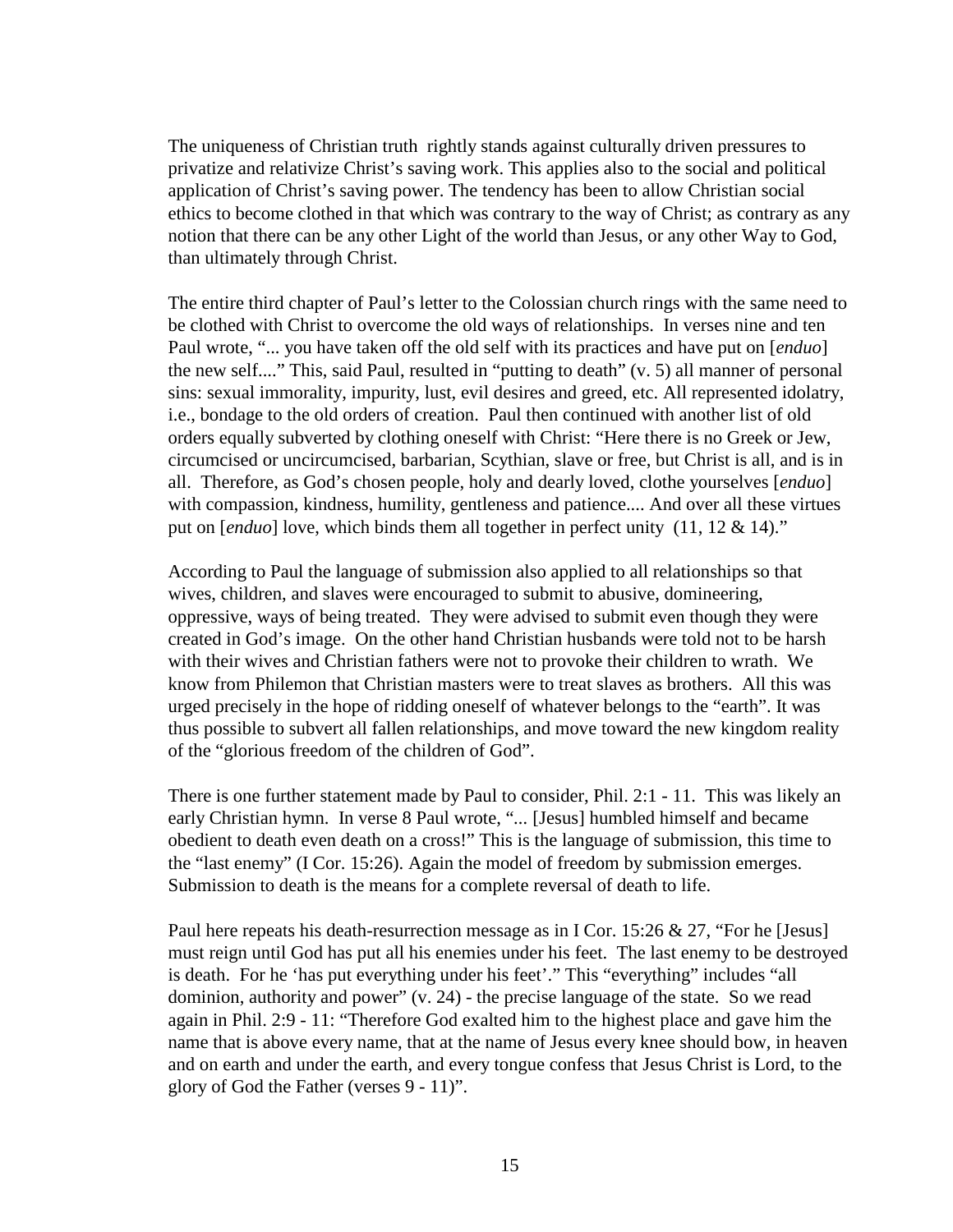The pattern is consistent. Submission in the form of nonretaliation to an enemy is God's way to know full freedom and victory. The call is to constant subversion of all the old orders of creation, in order to effect "the glorious freedom of the children of God." Submission to and nonretaliation towards one's enemies are God's means to overcome the enemy with the greatest good - making him or her a friend! For this is what God did to us while we were yet sinners, and his enemies (Rom. 5:6 - 11).

## SOME APPLICATIONS

## 1. *A call to ongoing conversion*

There are some who argue that the early church was not primarily or consistently pacifist since it so easily changed to a diametrically opposite mode in the early fourth century.

This argument is obviously specious. But it is easy to understand how the church abandoned this call to faithfulness to the nonretaliatory way of the crucified God. One need only attempt trying to apply the principles of nonviolence and loving the enemy in one's personal life for a day, or even a week! One quickly discovers how opposite the natural human bent is, and how lacking in will, creativity, and imagination we all are, to apply loving subversion to all spheres of human relationships. So when the church suddenly was offered power in the fourth century, it was an irresistible temptation in that historical context. It had scarcely emerged from ruthless state-sanctioned persecution, and the temptation was too great.

The temptation to resort to power is present whenever one is in a position of power. Refusal to resort to retaliation requires a unique resolve which the church had originally affirmed then largely let go. There is a circumstance one might call *"Constantine's Law"* whereby those with power invariably resort to the full use of power (especially retaliation and scapegoating), unless an ethical principle stops them. As soon as the Americans had nuclear weapons, they used them, and have threatened their use ever since. It could not have been otherwise, and will not be in any future confrontation of super-powers - without a countervailing ethic. Living out this lifestyle of subversion consistently is a call to endless conversion. It is a highly demanding call, not immediately attractive at all.

## 2. *We live with both good and evil*

According to New Testament writers the Gospel is subversive of all fallen orders of creation. But it does not follow that the various institutions, conventions, traditions and governments, etc., under which influence we all live, are "totally depraved". Rather, just as in our fallen humanity, the image of God, built into us at creation, is never extinguished, however marred. So within the most fallen of structures some good shines. For example women in our Western Christian culture have been considered inferior over the centuries, but chivalry at least offset the total trampling of women's dignity and rights.

It is true that power over others can be used for good. This is the case for instance in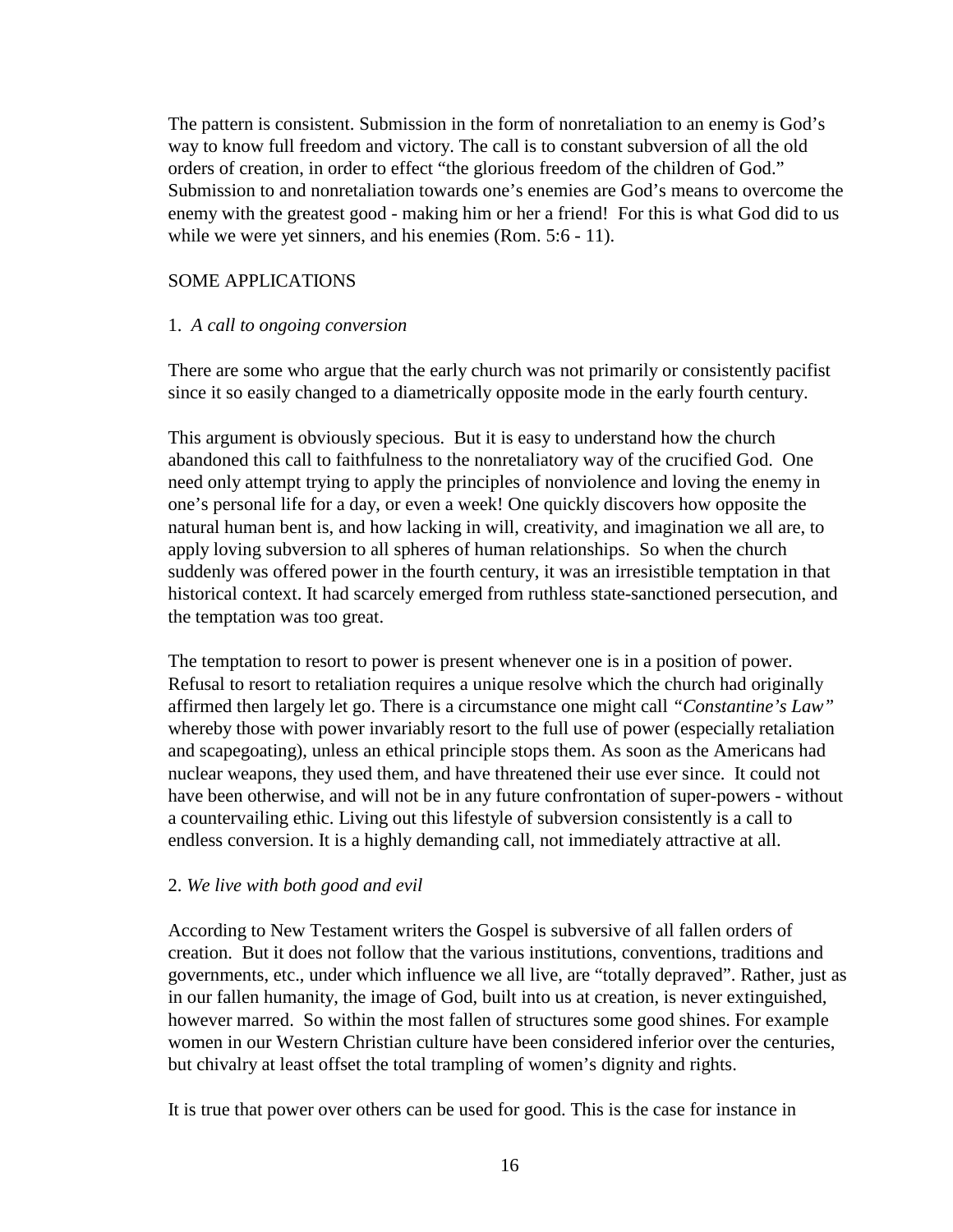disciplining children, but it can be so easily abused. Jacques Ellul warned somewhere that the State's prosperity always implies the death of innocents. The early Christians were nonetheless immensely grateful for the *pax Romana* (the great peace of the Roman Empire secured through tight military control), although they knew all too well Rome's evil too. Until Constantine, they had a love-hate relationship toward the Roman Empire. They recognized that, embryonic in every state, is the head of the Beast.

Capitalism, despite its basis in avarice, and the resulting oppression of many, has done much good for many people. Also communism and socialism, despite all the trampling of individual freedoms and rights, have served the poor well in some countries.

However pragmatism *per se* is no reason for judging any system as good. Compared to God's kingdom in Jesus Christ, there is no "order of creation" that is good, no not one! Everything is in need of liberation "... from bondage to decay ...". The good is invariably mixed in with the evil, the weeds with the wheat. We must hold out for the good, seek to root out the evil, but carry this out in a spirit of humble compassion for those who broker power.

In my work within the Canadian criminal justice system I have seen my role as subversive of much within it. From the overarching goals of those in power who run the system, and on down, what occurs is often contrary to the message of this paper. This is not to say that the entire system is bad, and certainly in no way do I suggest that those who work in it are evil! But I argue that the system is seriously flawed, and needs constant changing in the direction of kingdom peacemaking values.

As Jesus talked about being "in the world but not of it.", Christians are to be active subverters of all the old, fallen ways. So I strive to be 'in the system of criminal justice, but not of it'. I want to subvert and thus overcome everything which is at enmity with the Gospel of Christ. But I want to do so in the spirit of Peter's admonition, "... with gentleness and respect, keeping a clear conscience, so that those who speak maliciously against your good behaviour in Christ may be ashamed of their slander. It is better, if it is God's will, to suffer for doing good than for doing evil (I Peter 16 & 17)."

## 3. *Christians and the exercise of power*

I am convinced that the biblical message is a glorious Emancipation Proclamation. It leads to the subversion of just about everything in human relationships which prevents humans from fully embracing freedom and *shalom*, and from developing to their full potential. Freedom is not something to be grasped at any more than Jesus grasped at equality with the Father according to Phil. 2:6. Nor is subversion something to be imposed upon those holding oppressive sway over others by engaging in power-plays.

The early church knew that in Christ women were liberated from male domination. It also understood the cruelty and evil of the tyranny of Rome and hence permitted among them those who bore incipient revolutionary attitudes against Rome. To them all Paul counseled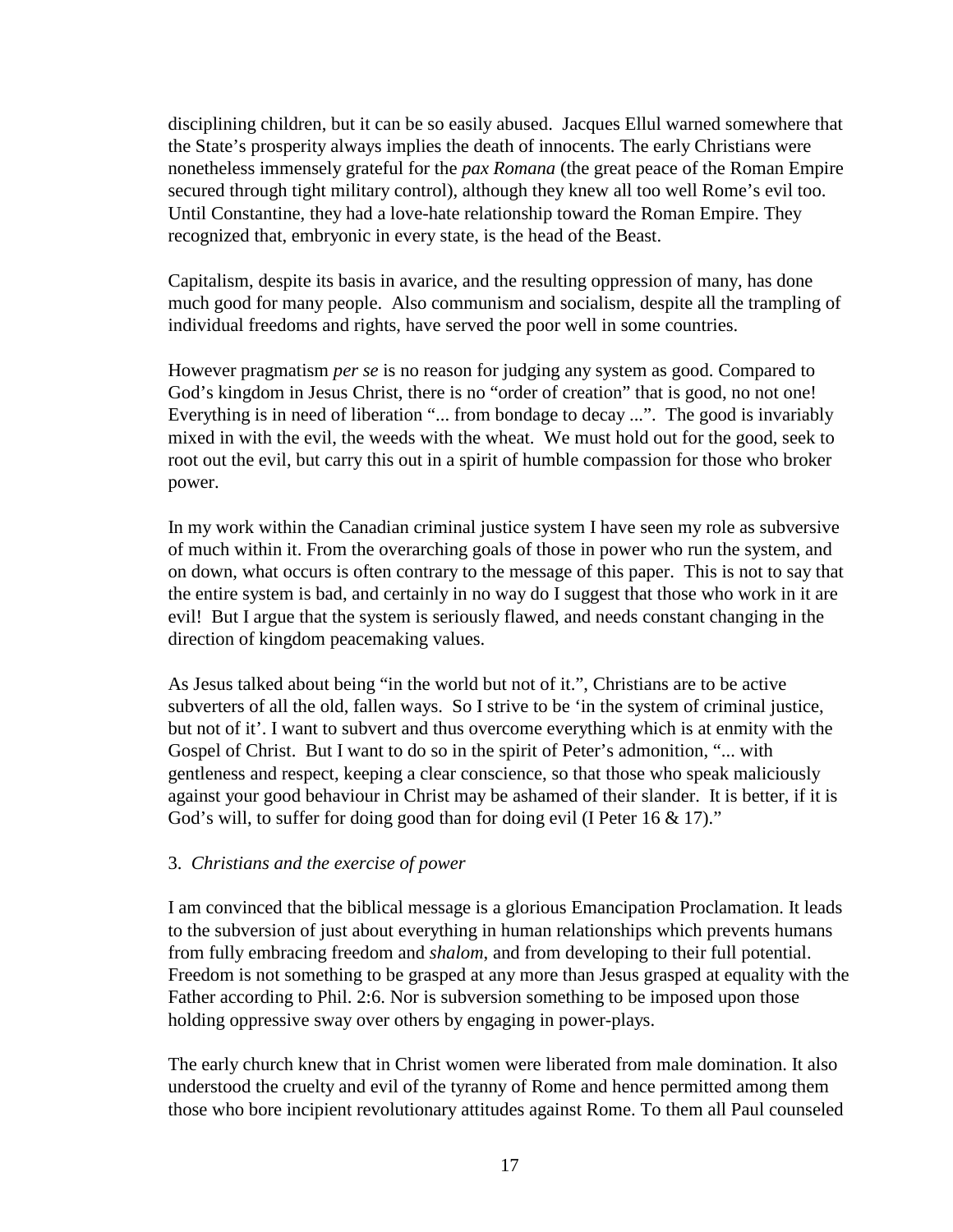loving submission to one's enemy, and mutual submission of women to men and men to women (Eph. 5:21), in hope which would not disappoint them (Rom. 5:5). Paul wrote these words right in the context of suffering of early Christians at the hands of the enemy, Rome. Paul told the Christians that God had poured out His love into their hearts by the Holy Spirit. He reminded them again that the Christians' use of the subversive power of Love is in direct inverse relationship to the cruelty and violence of the enemy. Only love works when one subverts an enemy. But when the church accepted the invitation to become a major power within the evil Roman state church leaders also embraced the very evil that had suppressed them. Incredibly the church took up arms.

Eventually, overcoming the evil Empire led the 4th century church leaders to embrace the very evil of the Empire. In similar manner emancipation of black slaves in America led to bitter black-white relationships ever since. Has modern-day Israel so quickly forgotten its Holocaust, that it now readily employs violence towards its domestic and foreign enemies? The Christian-led women's liberation movement of last century has given way in many quarters to a radical feminism more counter-oppressive than much male chauvinism. Radical feminism has contributed to a worse denial of heterosexual relations than the Augustinian perversion leading to celibate monastic and priestly vows.<sup>[7](#page-17-0)</sup>

Paul and the early church knew that in human relationships submission and love were the only safe ways for Christians to exercise power. The Christian's uppermost motivation was to serve the neighbour or the enemy, and to refrain from ever engaging in injurious wrongdoing to anybody. "Love does no harm to its neighbour. Therefore love is the fulfillment of the law (Rom. 13:10)."

## 4. *Working for political change*

Christians must ever be vigilant about employing political processes to achieve victory. Jacques Ellul in *The Political Illusion* (1972) speaks to this point well. The early church "overcame" the evil of the Roman Empire by finally gaining legal status, but the victory was, in Kee's words, a "Judas kiss (1982)", or as previously described, a Pyrrhic victory. Rather than be free in Christ, the church entered a new bondage to the abuse of power and violence. This was an enslavement not readily recognized as a defeat in the very jaws of political victory. *Pragmatism* in the social ethics of Western Christianity has apparently provided greater motivation for Christians than *faithfulness* to Jesus Christ*.* This is seen for instance in such notions as "just war". Over against Jesus' alternate way of subversion, Christians may "win", but lose in the long run. Remember Paul's words: "... hope that is seen is no hope at all (Romans 8:24)."

The ethics of Jesus make for a chronically unsettling way for Christians to live. Jesus' ethic

<span id="page-17-0"></span><sup>7</sup> Walter Wink provides many illustrations of a similar point in a disturbing article entitled: 'On Not Becoming What We Hate', the first of four which appeared in *Sojourners*, November, 1986, through February, 1987.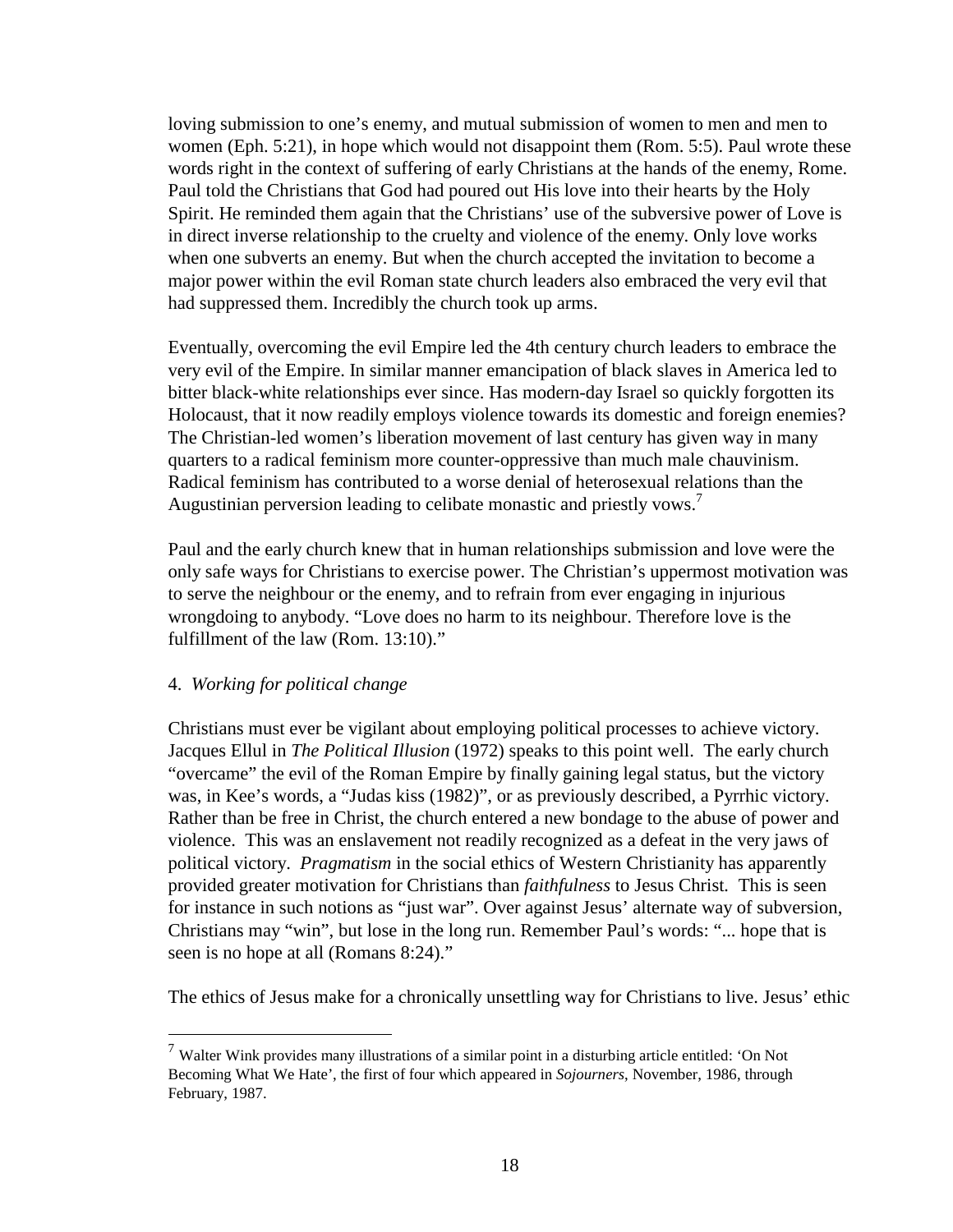of love is alien to much exercise of power, even though deeply concerned about the life of humanity under political powers and authorities. Jesus' ethic makes it difficult to put down roots or to build monuments for posterity. But this should not surprise us, given, for example, the language of Hebrews 11 - 13: "And they admitted that they were foreigners and strangers on earth... looking for a country of their own... a better country - a heavenly one. Therefore God is not ashamed to be called their God, for he has prepared a city [*polis*] for them... here we do not have an enduring city [*polis*], but we are looking for the city that is to come (11:13b;16 & 17; 13:14)."

Despite their relative legitimacy, all earthly political institutions fail to approximate the Kingdom of God. It is an illusion, as held by postmillenialists, that one can establish fully God's kingdom within the *polis* of fallen human history. To try through power brokering is to create a nightmare of varying degrees of horror. Pope Gregory's Holy Roman Empire, Calvin's Geneva, Cromwell's England, Puritan colonial America, not to mention similar failed attempts in Western democracies, etc., are all examples of such terror and folly. Writers of New Testament scriptures say that the only way Christians can influence the *polis* for good according to dynamics of the coming kingdom, is from a position of relative powerlessness. The Christian's influence rests in truth, spoken and acted out in love towards all one's neighbours and enemies.

C. J. Cadoux, in an Epilogue to his study of the pre-Constantinian church, *The Early Church and the World* (1925 & 1955), says of the early church era: "... we certainly have a moral reformative movement on a scale and with a potency unparallelled at any other epoch before or since... the achievements of the early Church can defy comparison with thoseof any other moral or religious movement known to history  $(p. 611)^8$  $(p. 611)^8$  $(p. 611)^8$ ." But this powerful effect upon the *polis* was achieved without Christians' having had even a legal standing within the Empire! It was done from the position of weakness and political powerlessness.

Lesslie Newbigin asked, "When the ancient classical world, which had seemed so brilliant and so all-conquering, ran out of spiritual fuel and turned to the church as the one society that could hold a disintegrating world together, should the church have refused the appeal and washed its hands of responsibility for the political order? (1986, p. 101)". Of course the answer is "No". But from the vantage point of biblical subversion, should it have taken over the state's means of exercising power? Are they not contrary to Jesus' way? He said,

<span id="page-18-0"></span> $8$  Such a claim could likewise be made concerning the church growth of this time. This is one reason, incidentally, why so much current witnessing seems to be, to steal a phrase from *Sojourners* magazine, 'evangelism without the Gospel'. For what shall it profit one to evangelize the whole world, and never preach nor demonstrate the Gospel? In our evangelistic efforts are people really being called to a *metanoia* in their behaviour? If instead only some kind of mere change of belief is in view, quite abstract and highly individualistic, is this Christian conversion at all? While there is a need for a change of belief, this is barely the beginning of the matter - certainly not in Jesus! It seems such minimalist Christianity arises from a footnote theology of John 3:16 that reads: "Except out enemies!" after "For God so loved the world", "whoever believes", and "shall not perish".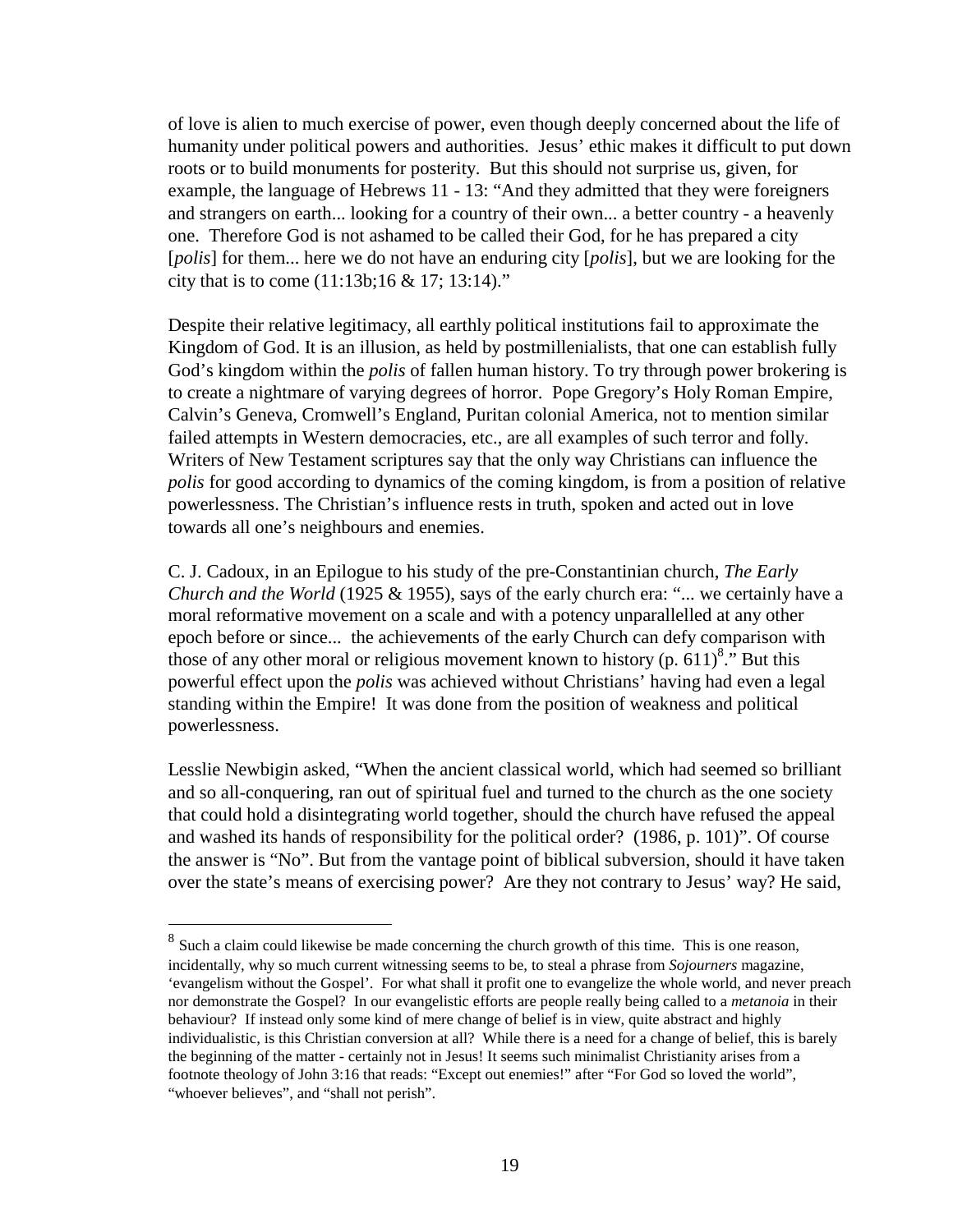"The kings of the Gentiles lord it over them; and those who exercise authority over them are given the title Benefactor. But you are not to be like that (Luke 22:25 & 26a)."

What Jesus prohibited is what the church became, and continued to be throughout its quest to be a benefactor of culture through dominant exercise of power. This has persisted right into the era of modern democracies. Jesus said starkly that one cannot be a benefactor to the *polis* if one exercises power in the manner of the Gentiles. How then is true power exercised? "Instead, the greatest among you should be like the youngest, and the one who rules like the one who serves (v. 26b)." What a stark contrast! But this is what is to be expected from one who came to subvert just about everything! What an overwhelming inversion of worldly ways, of the common bureaucratic notion of 'civil servants'.

Alistair Kee wrote, "But there is one conquest made by Constantine, the effect of which still continues to the present day, his most surprising yet least acknowledged... He conquered the Christian church. The conquest was complete, extending over doctrine, liturgy, art and architecture, comity, ethos and ethics... But this achievement, unheralded then, unrecognized now, represents Constantine's greatest conquest, the one which has persisted largely unchallenged through the centuries in Europe and wherever European Christianity has spread...

"To be declared heretical by the norms of orthodox Constantinian Christianity may be a source of relief and encouragement to those who seek to follow Christ (1982, pp. 154 &  $169$ ."

# 5. *Christian spiritual formation*

Finally, I am convinced that the only way of Christian spiritual formation, including theological formation, is somehow to learn to identify with the poor, the marginalized, the alien, the outsider, the outcast, the criminal, etc. This means to suffer their pain along with them in empathy or compassion until one reads the Bible from the perspective of the powerless, not the Establishment, the underdog, not the top dog, the poor, not the wellheeled. The early church had just such an under-dog vantage point and from it effected amazing changes within the *polis*. As Kee wrote at another point: "It is not that the perspective of the early church provides the norm for critically assessing the life of the church today. To the contrary, after Constantine, it is the church under the sway of imperial values which now provides the perspective for reading the Bible (p. 168)."

This would revolutionize Christian education in church and Bible school, home and seminary. What if a student obtaining a diploma from a Christian Bible school, a degree from a liberal arts university or a seminary, or undergoing ordination to Christian ministry, would first be required to demonstrate that real empathetic identification with the poor and with the nation's domestic and foreign enemies had occurred? This would be doing incarnational spiritual and theological *trans*formation. The Incarnation is unthinkable in the context of Jesus' hobnobbing with the rich, established, and powerful of his day, of calling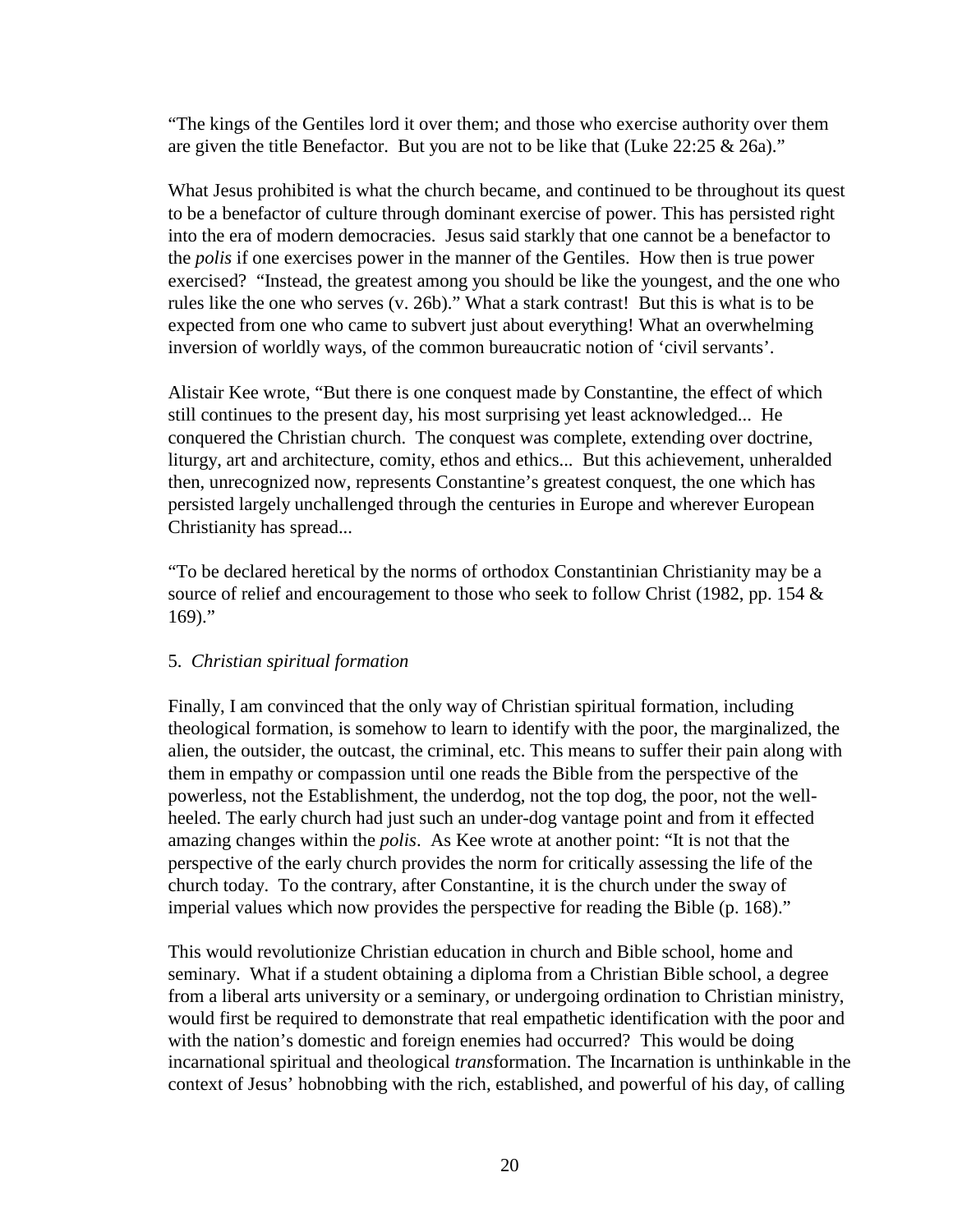downdestruction on his enemies, or without intense suffering, pain and even death<sup>9</sup>.

Ominous, however, is the obvious fact that throughout the centuries since Constantine, a majority of the great thinkers, theologians and teachers have approached the Bible from the top down, rather than from the bottom up. Is it any wonder then that this doctrine of subversion by love should have been lost to the church over the centuries? Doing theology from the bottom up is like pulling the rug out from under oneself, and turning one upside down. That however is the upsetting Gospel imperative. Jesus' truth is *The Upside-Down Kingdom* (Kraybill, 1978).

The non-Christian way to get things done is shot through with selfishness, like a pile of filthy rags. Diametrically opposed is the way of the Incarnation or *kenosis*; the way of suffering love for one's enemies. Such patient subversion of just about everything is rooted in the sure hope of the resurrection.

I suggest therefore that the tradition of top-down theological education is itself one of the fallen powers and systems of bondage from which Christians are called to be free. Jesus spoke of glorious liberation from oppressive pharisaic theological traditions.

Church historian Douglas Frank argues that the core characteristic of dominant evangelicalism is a spirit of pharisaism; a spirit not likely easily to disappear from those who in positions of leadership set the evangelical agenda. He yearns nonetheless for, "... a church that awakens to the Stranger, Jesus Christ, the Jesus Christ of the biblical witness; not the denatured, ideologically and morally useful Jesus Christ of evangelicalism...<sup>[10](#page-20-1)</sup> (1986, p. 277)"

This is hardly good news for some in positions of power and influence within the church. In the 16th century, such used their power to hound, torture and execute countless thousands with whom they disagreed. Today however, the church has no recourse to direct manipulation of state power (thank God!). Persons committed to the way of subversion in the Gospel of Jesus Christ are often simply ignored, or else labelled "saints". To the latter Dorothy Day used to demure by saying she refused to be dismissed so easily!

A professor of church history once warned me of the dangers of ideological bias in thinking that the early church was essentially pacifist. He seemed oblivious to how that warning could be turned around. Alistair Kee's book, *Constantine versus Christ* in this regard is subtitled*, The Triumph of Ideology* (1981). During personal discussion with John Yoder, he alluded to the fact that few mainline scholars accept his pacifism, yet none generates biblical arguments opposing it. He suggested that theologian Stanley Hauerwas

<span id="page-20-0"></span><sup>&</sup>lt;sup>9</sup> It would mean as well a great hesitancy in the use of the electronic media, since they are intrinsically so opposite to incarnational ways.

<span id="page-20-1"></span><sup>10</sup> John Alexander similarly dedicates his book, *Your Money or Your Life: A New Look at Jesus' View of Wealth and Power* (1986), to his father this way: "He is an unusual fundamentalist; for he believes that inerrancy extends to the teachings of Jesus."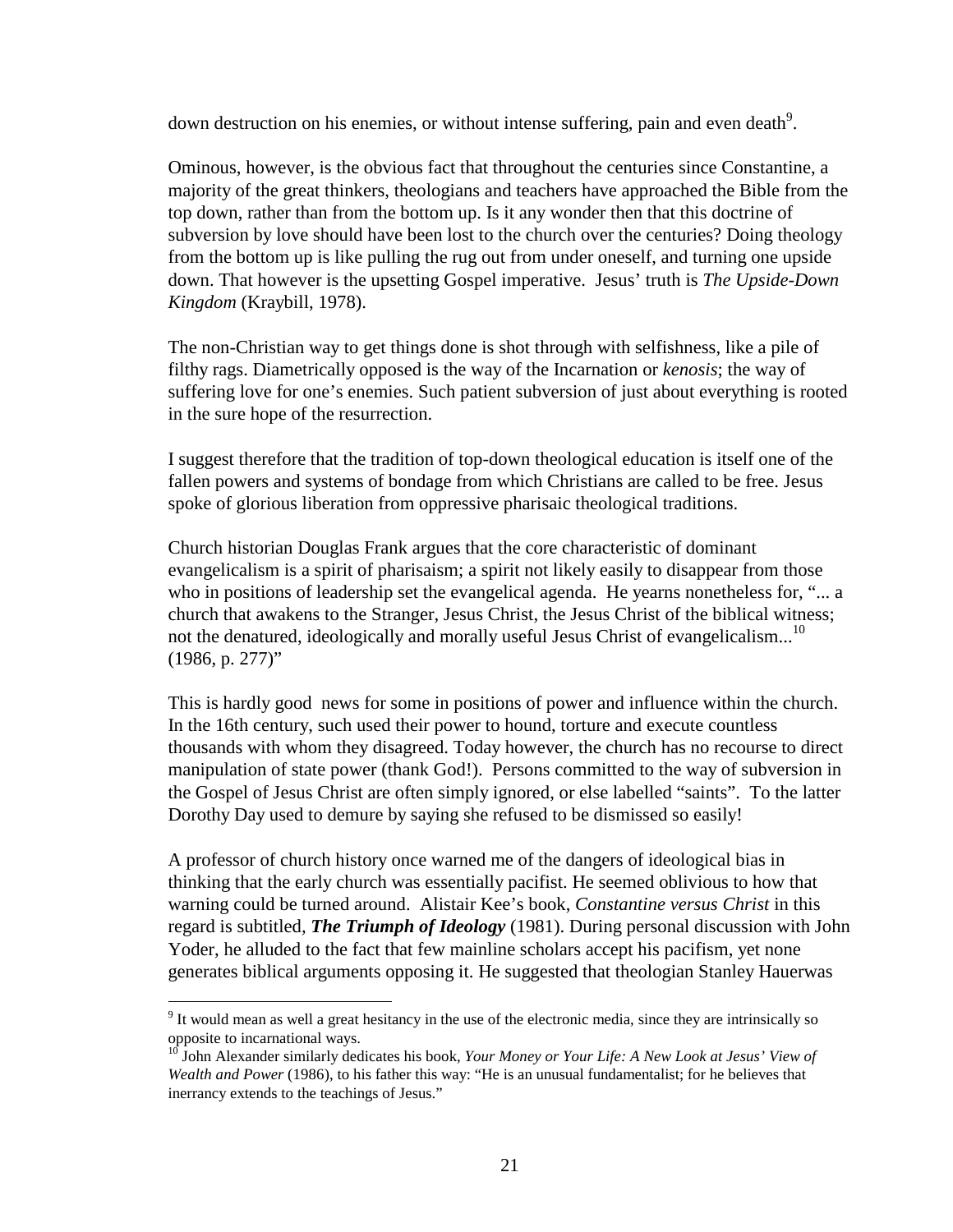might better have served the cause of Christ by not declaring himself pacifist. He might have instead written his ethics as a kind of fifth columnist, never openly showing himself.

When *Christianity Today* did an otherwise positive article on Stanley Hauerwas, it was simply said that evangelicals would not like his pacifism! Yet pacifism pervades all his writings on Christian ethics, and therefore must be taken as fundamental to his (biblically based) thought. In his book *The Peaceable Kingdom* (1984), he recognized that seriously following Christ' teachings relegates one to the backwaters of debate over ethics within academic circles.

To this, the writer to the Hebrews would say: "Let us, then, go to him outside the camp, bearing the disgrace he bore. For here we do not have an enduring city, but we are looking for the city that is to come  $(13:13 \& 14)$ ."

Sadly, there is a parting of the ways; a parting as serious as the denial of any central issues of faith. Yoder suggests this in "A Critique of North American Evangelical Ethics" (1985). Sufficient to say that the hoary tradition of dominant Christian teaching in the area of ethics represents a fallen power equally to be reckoned with as the fallen power of the state.

A profound reformation, in line with *ecclesia semper reformanda*, is needed! In the 16th century, church and state on Catholic and Reformed sides of the Reformation sought to oppress, root out, torture, and execute all who took the ethics of Jesus seriously. Jesus' words then and now are apt, "Blessed are you when people insult you, persecute you and falsely say all kinds of evil against you because of me. Rejoice and be glad, because great is your reward in heaven, for in the same way they persecuted the prophets who were before you (Matt. 5:11 & 12)."

The entrenched hegemony of religious establishments within the history of both Judaism and Christendom invariably have been persecuting powers. It is no less so today, even though the means of violent oppression have of necessity been curtailed in contemporary democratic states.

## **CONCLUSION**

I am convinced that we Christians are not sufficiently converted. This is the reason the Gospel as Subversion is overlooked and missed. It is also the reason the Bible has been consistently used in support of the conservative *status quo* whereby the exercise of oppressive power over others is perpetuated.

So that we may begin to see the kingdom right side up we need to be fully stood upside down! This cannot be accomplished by the pharisee amongst us! Our hermeneutics of reading the Bible must change. Paul said: "For our struggle is not against flesh and blood, but against the rulers, against the authorities, against the powers of this dark world and against the spiritual forces of evil in the heavenly realms (Eph. 6:12)." And again: "The creation waits in eager expectation ... [to]... be liberated from its bondage to decay and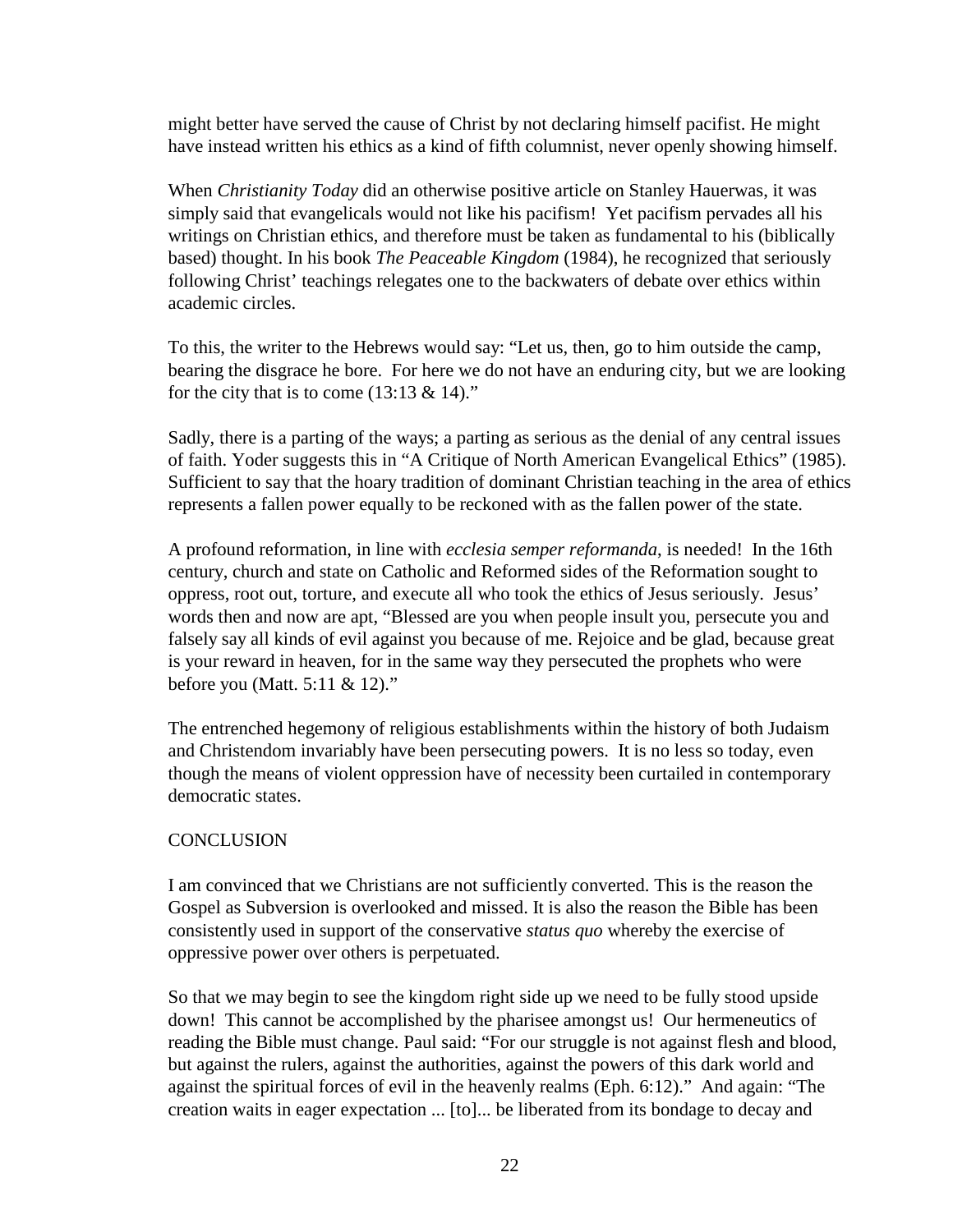brought into the glorious freedom of the children of God (Rom. 8:19 & 21)."

What a PROCLAMATION OF EMANCIPATION! What a hope and prospect! We may now begin to know something of the stirrings of that freedom. We venture out in faith empowered by the crucified and resurrected one, who overcame evil by doing good. This same resurrected Jesus founded a movement destined to culminate one day in the subversion of just about everything!

# *POST-SCRIPT I*

*This paper was originally drafted in 1986 after a fresh study of Paul's teaching about the secular state in Romans 13. It was written to get some ideas on paper, with no thought of publishing it. Since then Jacques Ellul has written an entire book (1991) in response to Vernard Eller's book (1987) mentioned in the paper. Furthermore, based on the work of René Girard and many influenced by him, the impact of a nonsacrificial biblical hermeneutic is increasing[11](#page-22-0). Theirs is a truly subversive way of reading the Bible with conclusions in the same direction as this paper, and much farther reaching.*

*In 1996 the board of the Christian Conciliation Service of British Columbia encouraged me to make the original paper available now. Time and space constraints prevented inclusion of reference to more recent writings. If writing this now, and with more room to develop the ideas, I would also have included interaction with Walter Wink's impressive three-volume study of the Powers (1984, 1986, 1992) and the exegesis of the Sermon on the Mount and related material by Glen Stassen in his* Just Peacemaking *(1992).*

*I look forward to dialogue with readers and sincerely invite reaction to what I have written. I invite in particular reaction to my reading of* enduo *wherever power relationships are discussed in the New Testament alongside the so-called* Haustafeln. *I found this part of my research very exciting. Please write to me at our board address.*

*Through various discussions and exposures, I am aware that the issues of nonretaliatory submission and subversion are problematic for victims of abuse and their advocates. I count myself as one of those advocates. I have raised this concern in Footnote 5. Truth is always tested in real-world encounters of theory and action. I look forward to robust critique from victims and others active in overcoming specific and systemic abuse in our society. I am convinced the above thesis applies in this area as well, albeit with lots more work needed than was given here. I do not argue that it is right for abused wives, children, racial minorities, and other oppressed peoples to see their condition as valid or justified. On the contrary!!! At issue is rather how one overcomes such blatant evil with good.*

<span id="page-22-0"></span> $11$  See for instance: Girard, (1986, 1987). For biblical interpretation influenced by Girard, see Williams (1991); Hamerton-Kelly (1992, 1994); Alison (1993, 1996, 1998). For a highly original cultural critique of violence from a Christian anthropological perspective, indebted to Girard, see Bailie (1995). For a wellpresented sampling of Girard's thought, see Williams (1996).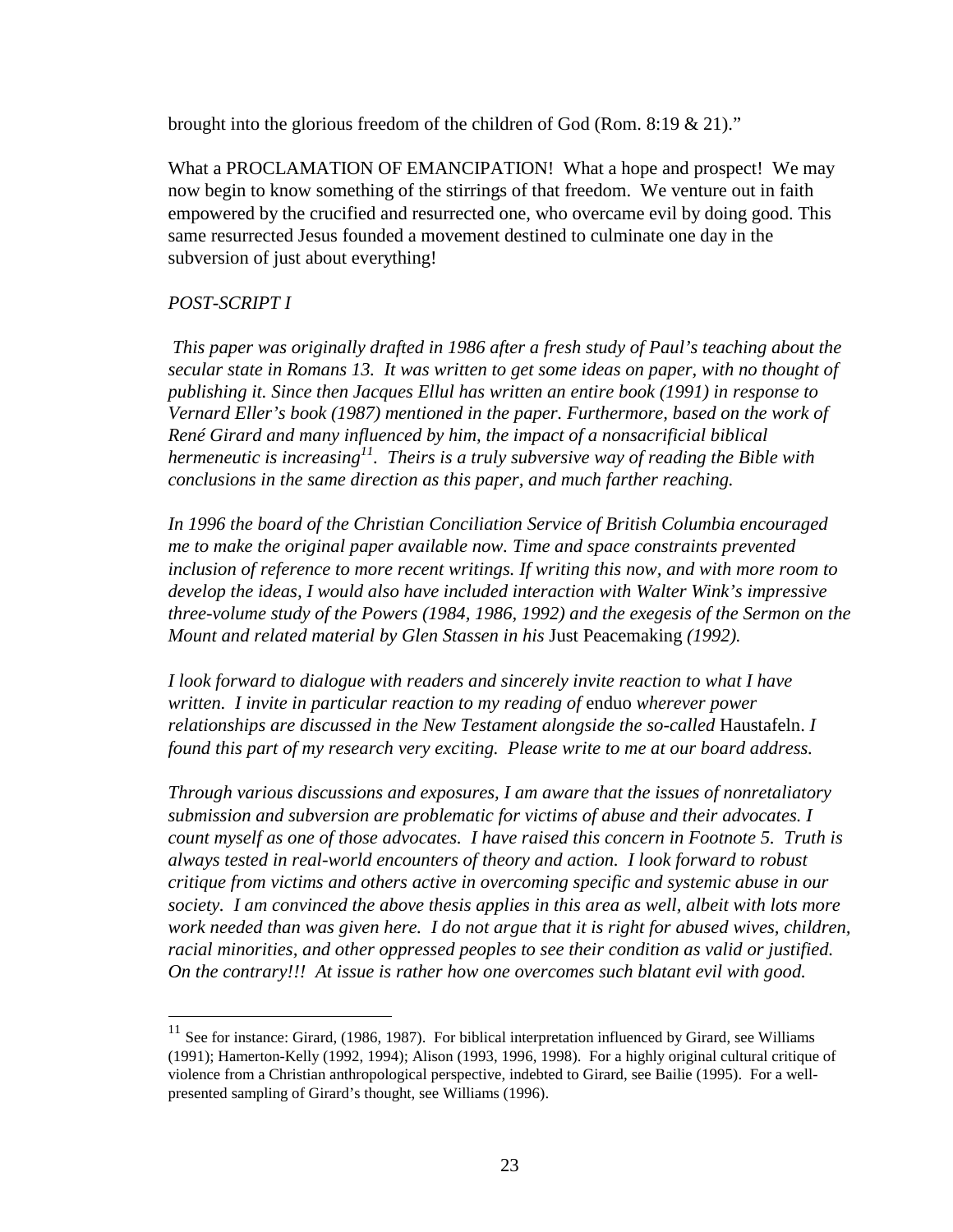*Finally, I am thankful to Cliff and Jeanette Ratzlaff for editing and preparing this paper for publication. June, 1998*

## *POSTSCRIPT II*

*Thanks significantly to the influence of Ron Dart, I am much more predisposed to a positive role of the state. I am convinced however that there is a single biblical ethic for the individual and the state and that the Church's role in politics is subversive: to hold the state to the biblical ethic, in particular of nonviolence.*

*So please wrestle with me in the above thesis. You may e-mail me at: [wayne@smartsettle.com](mailto:wayne@smartsettle.com). June, 2009*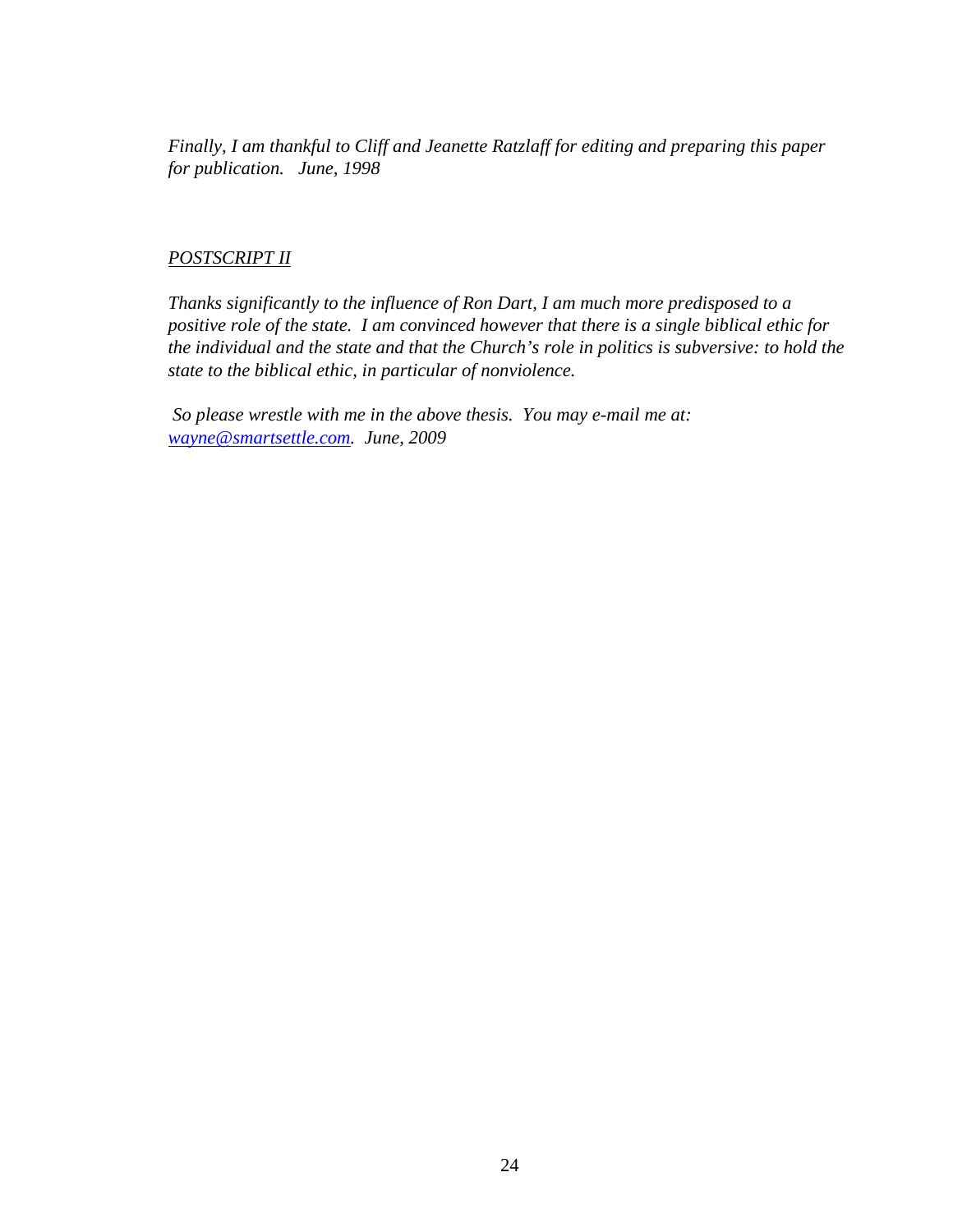#### **Bibliography**

Alexander, John. 1986. *Your Money or Your Life: A New Look at Jesus' View of Wealth and Power*, San Francisco: Harper and Row.

Alison, James, O.P. 1993. *Knowing Jesus,* Springfield: Templegate Publishers.

Alison, James, 1996. *Raising Abel: The Recovery of the Eschatological Imagination*, New York: The Crossroad Publishing Company.

Alison, James, 1998. *The Joy of Being Wrong: Original Sin Through Easter Eyes,* New York: The Crossroad Publishing Company.

Andersen, Hans Christian. 1949. *The Emperor's New Clothes*, Illustrated by Virginia Lee Burton, Boston: Houghton Mifflin Co.

Bailie, Gil. 1995. *Violence Unveiled: Humanity at the Crossroads,* New York: Crossroad.

Bauer, Walter, Arndt, William F., and Gingrich, F. Wilbur, *A Greek-English Lexicon of the New Testament and Other Early Christian Literature*, Chicago: The University of Chicago Press, 1957.

Berman, Harold J. 1983. *Law and Revolution: The Formation of the Western Legal Tradition*, Cambridge: Harvard University Press.

Billingsley, Lloyd. 1986. *The Absence of Tyranny: Recovering Freedom in Our Time*, Portland: Multnomah Press.

Cadoux, Cecil John. 1925 & 1955. *The Early Church and the World: A History of the Christian Attitude to Pagan Society and the State down to the Time of Constantinus*, Edinburgh: T. & T. Clark.

Eller, Vernard. 1987. *Christian Anarchy: Jesus' Primacy over the Powers*, Grand Rapids: William B. Eerdmans Publishing Company.

Ellul, Jacques*.* 1972. *The Political Illusion*, New York: Vintage Books.

Ellul, Jacques. 1980. 'Anarchism and Christianity' , *Katallagete*, Fall, pp. 14 - 24.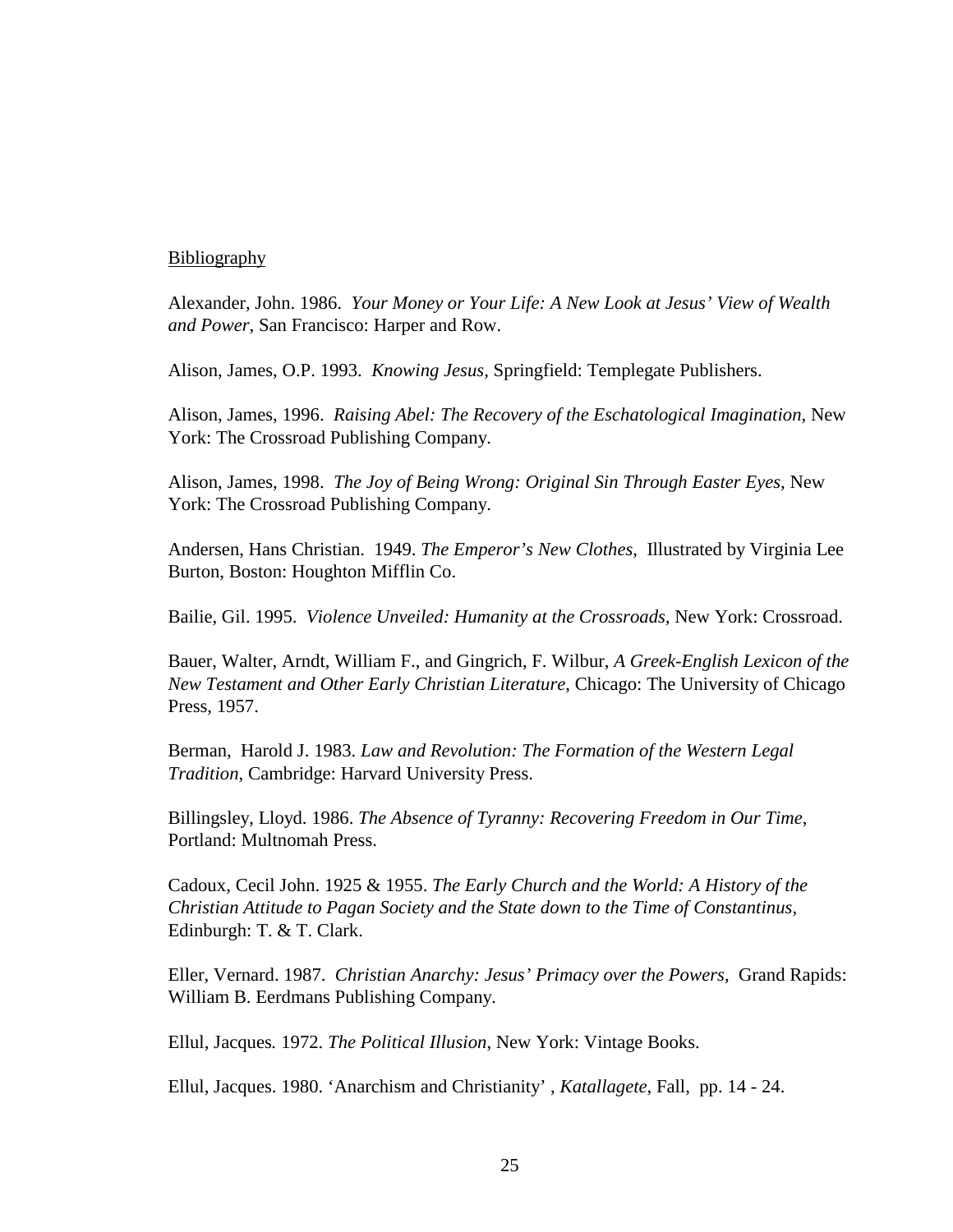Ellul, Jacques. 1991. *Anarchy and Christianity, Grand Rapids:* Eerdmans Publishing Company.

Frank, Douglas. 1986*. Less Than Conquerors: How Evangelicals Entered the Twentieth Century*, Grand Rapids: William B. Eerdmans Publishing Company.

Girard, René. 1986. *The Scapegoat*, Baltimore: The Johns Hopkins University Press.

Girard, René. 1987. *Things Hidden Since the Foundation of the World,* Stanford: Stanford University Press.

Haiven, Judith. 1984. *Faith, hope, no charity : an inside look at the born again movement in Canada and the United States,* Vancouver: New Star Books*.*

Hamerton-Kelly, Robert. 1992. *Sacred Violence: Paul's Hermeneutic of the Cross,* Minneapolis: Fortress Press.

Hamerton-Kelly, Robert. 1994. *The Gospel and the Sacred: Poetics of Violence in Mark*, Minneapolis: Fortress Press.

Hauerwas, Stanley. 1984. *The Peaceable Kingdom*, Notre Dame: University of Notre Dame Press.

Kee, Alistair. 1982. *Constantine versus Christ: The Triumph of Ideology*, London: SCM Press Ltd.

Kraybill, Donald B. 1978. *The Upside-Down Kingdom*, Scottdale: Herald Press.

Lasserre, Jean. 1974. *War and the Gospel*, Scottdale: Herald Press.

Meurer, Siegfried. 1972. *Das Recht im Dienst der Versöhnung und des Friedens: Studie zur Frage des Rechts nach dem Neuen Testament*, Abhandlungen zur Theologie des Alten und Neuen Testaments, herausgegeben von Prof. Dr. O. Cullman und Prof. Dr. H. J. Stoebe, Band 63, Zürich: Theologischer Verlag.

Newbigin, Lesslie. 1986. *Foolishness to the Greeks: The Gospel and Western Culture*, Grand Rapids: William B. Eerdmans Publishing Company.

Nelson, Jack A. 1980. *Hunger for Justice: the politics of food and faith*, Maryknoll: Orbis Books.

Stassen, Glen H. 1992. *Just Peacemaking: Transforming Initiatives for Justice and Peace,* Louisville: Westminster/John Knox Press.

Williams, James G. 1991. *The Bible, Violence and the Sacred: Liberation from the Myth*